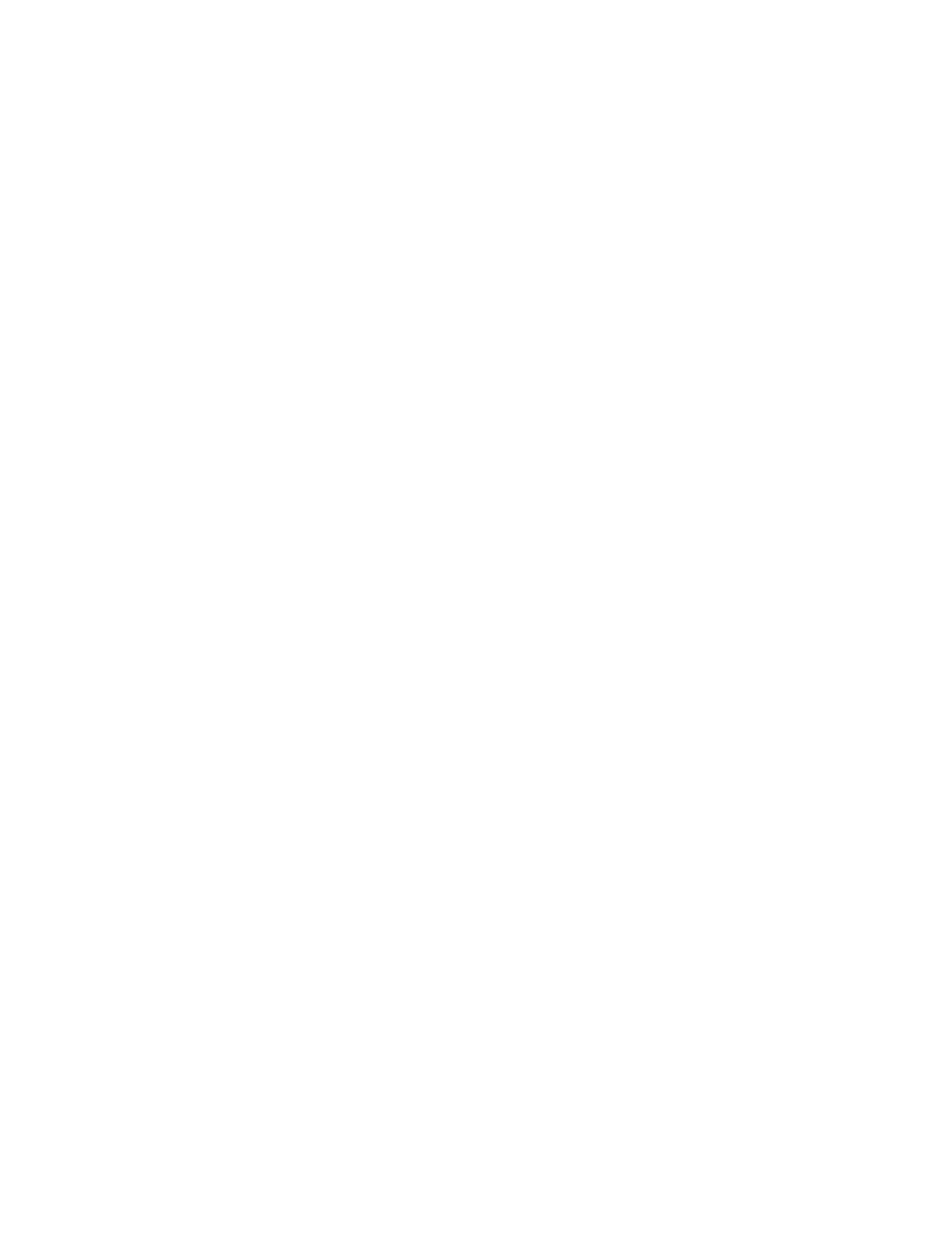# CHAPTER 1 LEARNING FROM

# LICHEN

Reconceptualizing Health and Disease

After studying this chapter, you should be able to

- Locate the syndemic perspective within the evolutionary history of the scientific understanding of disease, including dilemmas encountered in meeting Robert Koch's criteria when attempting to determine the cause of an infectious disease.
- Understand the syndemic approach as one that supersedes two limitations of conventional biomedical approaches to disease — reductionism and mind - body dualism.
- Recognize the fundamental importance of biosocial interconnections and relationships in syndemics theory.
- Explain why syndemics were often not recognized in the past.
- Explain how the consideration of social factors, such as social disparity, differentiates syndemic processes from the biomedical conception of comorbidity and also differentiates syndemics among humans from synergistic disease inter-actions among animals.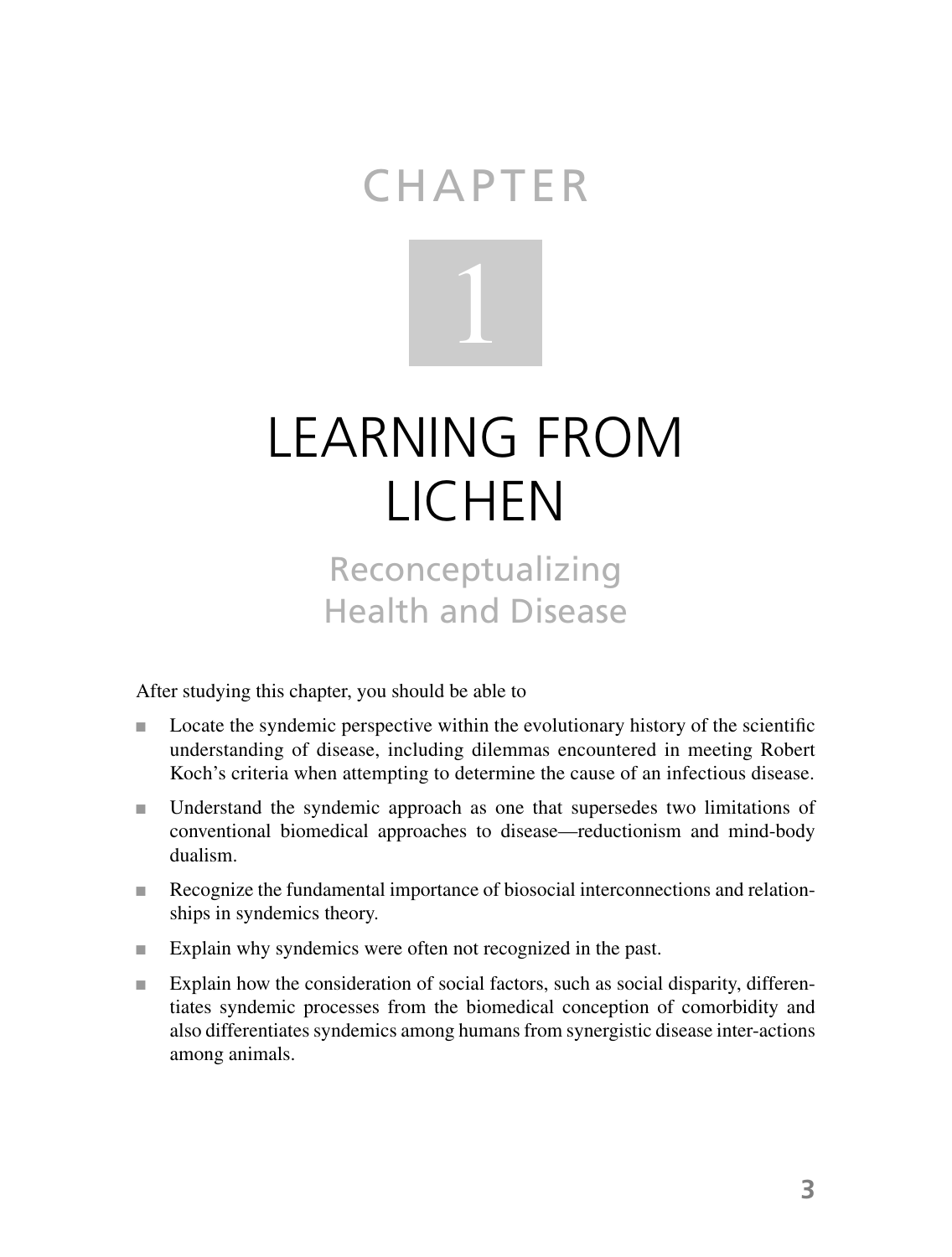# **ON NOT PLANTING CUT FLOWERS: THE WEIGHT OF HISTORY**

 It was just a few decades ago, in the 1970s, that medical anthropology, the source discipline for the syndemics concept, was a new field. George Foster and Barbara Anderson, in laying out an analytical approach to health - related issues for this new field, suggested a structural division of medical systems into two components: a *disease theory* system and a *health care* system, defining the first component as the " beliefs about the nature of health [and] the causes of illness " that prevail within a particular medical system (Foster & Anderson, 1978, p. 37). It is these beliefs that I am concerned with here.

 The historical pathway leading to the contemporary biomedical and public health understanding of disease causation is both long and intricate (Richardson, 1991). On the one hand it is part of the larger historical course leading from prescientific to scientific modes of thought, and on the other hand it runs from simple to more complex scientific understandings of what disease is and how it develops within bodies, within populations, and within social and environmental contexts. The syndemic orientation, although recent in expression, is in fact an outgrowth of the new way of thinking about the causes of sickness that emerged and caught hold in the mid - 1800s in a process commonly referred to as *the rise of germ theory*. This approach led first to the biomedical and public health conception of the nature of both contagious and noncontagious diseases (and more recently to reexamination of the assumed differences between these two broad categories of disease). This point then — the transition to a modern biological understanding of disease—is the starting place for examining the syndemic perspective, in that, as noted by historian Daniel Boorstin, trying to understand the present or plan for the future without a sense of the past is like trying to plant cut flowers (McCullogh, 2005).

# **GERM THEORY AND THE BIOMEDICAL CONCEPTION OF DISEASE**

 A critical moment in the evolution of biomedicine occurred during the mid - nineteenth century. During this epoch the healing system that was to evolve into modern biomedicine underwent a profound transformation, as detailed in the following sections.

# **Health as Balance**

Prior to the mid-nineteenth century and dating back to the era of ancient Greece, physicians commonly understood health in terms of the balance among bodily fluids known as **humors.** Most prominent among ancient Greek physicians was Hippocrates (circa  $460-370$  B.C.), a man often credited in the West with being the father of medicine. Rejecting the notion of disease as a divine punishment for violations of spiritual laws — a disease theory that long predates ancient Greece yet lives on in the modern world (as seen, for example, in some religious interpretations of the HIV/AIDS epidemic as God's punishment of a sinful world)—Hippocrates and his peers believed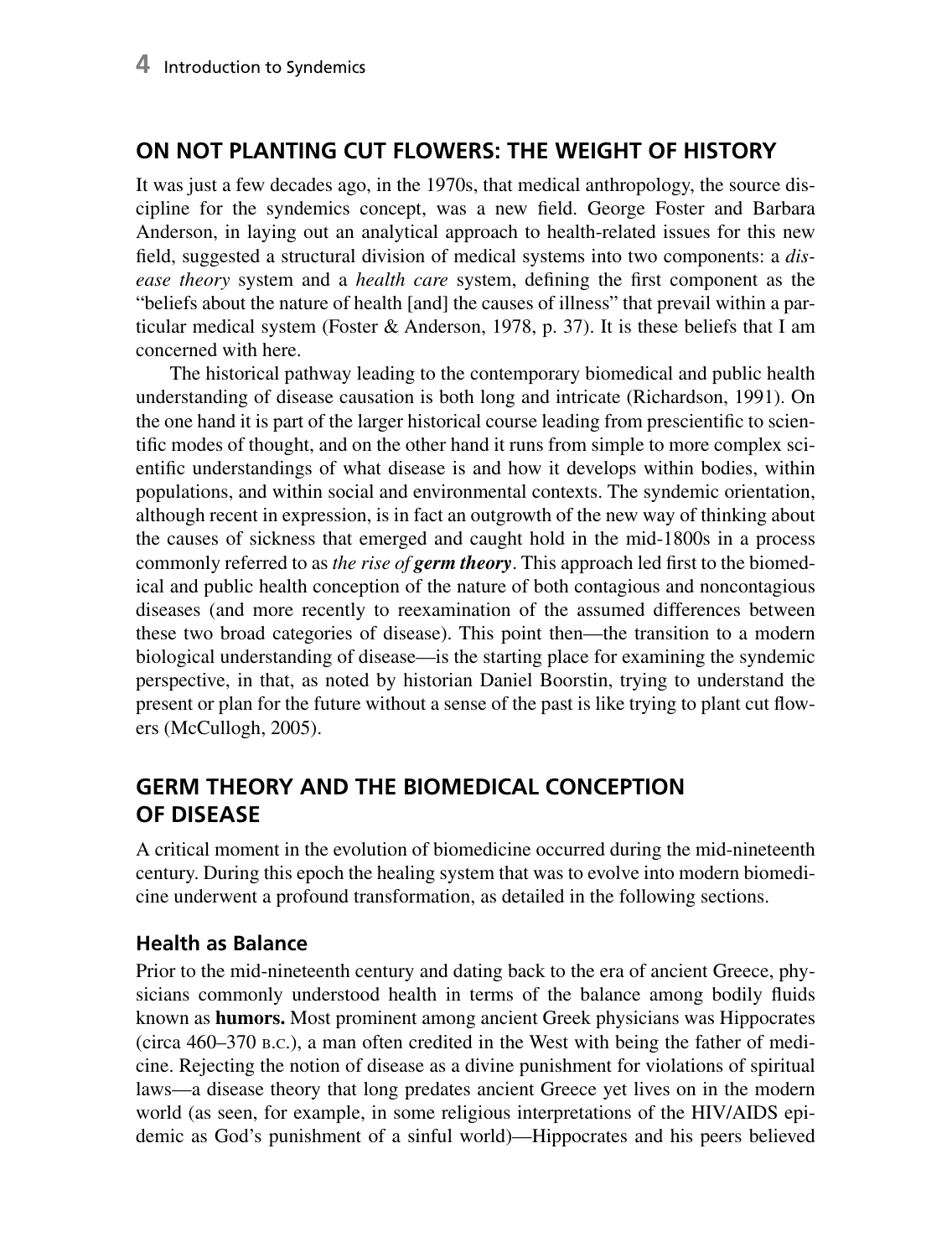that certain human moods, emotions, and behaviors were directly under the influence of blood, yellow bile, black bile, and phlegm (and that these humors were, in turn, linked to the four elements of fire, air, water, and earth in the natural environment). When these four humors were not in balance (a state called *dyscrasia*, or "bad mixture"), a person fell ill and remained so unless balance was restored through medical intervention. As Erickson (2008) notes, Hippocrates rationalized disease, thereby laying the foundation for the "biomedical understanding that diseases—both individual . . . and epidemic . . . are natural processes not supernatural punishments" (p. 25).

 The humoral notion of disease causation was elaborated further by another ancient physician, Galen (circa  $131-200$  A.D.), who stressed that understanding of disease must be based on experiential awareness of human anatomy and physiology. (Owing to a government ban on human dissection, Galen gathered his own knowledge of human anatomy, sometimes inaccurately, from examining the corpses of pigs, primates, and other animals.) Galen's influence spread throughout the Western and Arab worlds and remained a factor in medical approaches to healing through the mid-1800s. As Hays (2000) observes, "Bleedings and purges . . . remained the order of the day for the early nineteenth century physician, however much he might have forsworn allegiance to Galenic humors" (p. 216).

## **Pollution Theory**

Also important in historical thinking about disease causation, and reflective of the naturalistic and environmental understanding found in humoral theory, was the theory about the effects of *miasma*, or pollution theory. This understanding viewed toxic vapors given off by decomposing organic matter in the environment as the cause of many diseases. One such disease was malaria, believed to be caused by poisonous and foul - smelling environmental vapors arising from bodies of water found at low elevations and filled with particles of decomposed matter. This led European colonists in Africa, for example, to settle at high attitudes, a strategy that proved effective because it located the homes and offices of colonial administrators above the normal (temperature - sensitive) breeding elevation of mosquitoes, the real **vectors** of malarial infection. (Global warming and the resulting breeding of mosquitoes at ever higher elevations would make such a practice less effective today.)

**Cholera in London** From 1831 to 1833 and again from 1848 to 1849, London, then the most populous city in the world, experienced several epidemics of cholera. The name *cholera* is derived from the Greek term for bile and reflects that this water-borne disease was originally conceptualized as resulting from an imbalance of humors. However, in mid - nineteenth - century London, William Farr, a doctor who served as the assistant commissioner for the 1851 city census, asserted that cholera was transmitted by bad air and, in London, specifically by a noxious concentration of *miasmata* (a nonliving entity of organic origin) found along the banks of the Thames (at that time a heavily polluted industrial river). During this era there was no understanding that a single disease could produce multiple symptoms, and thus the diarrhea caused by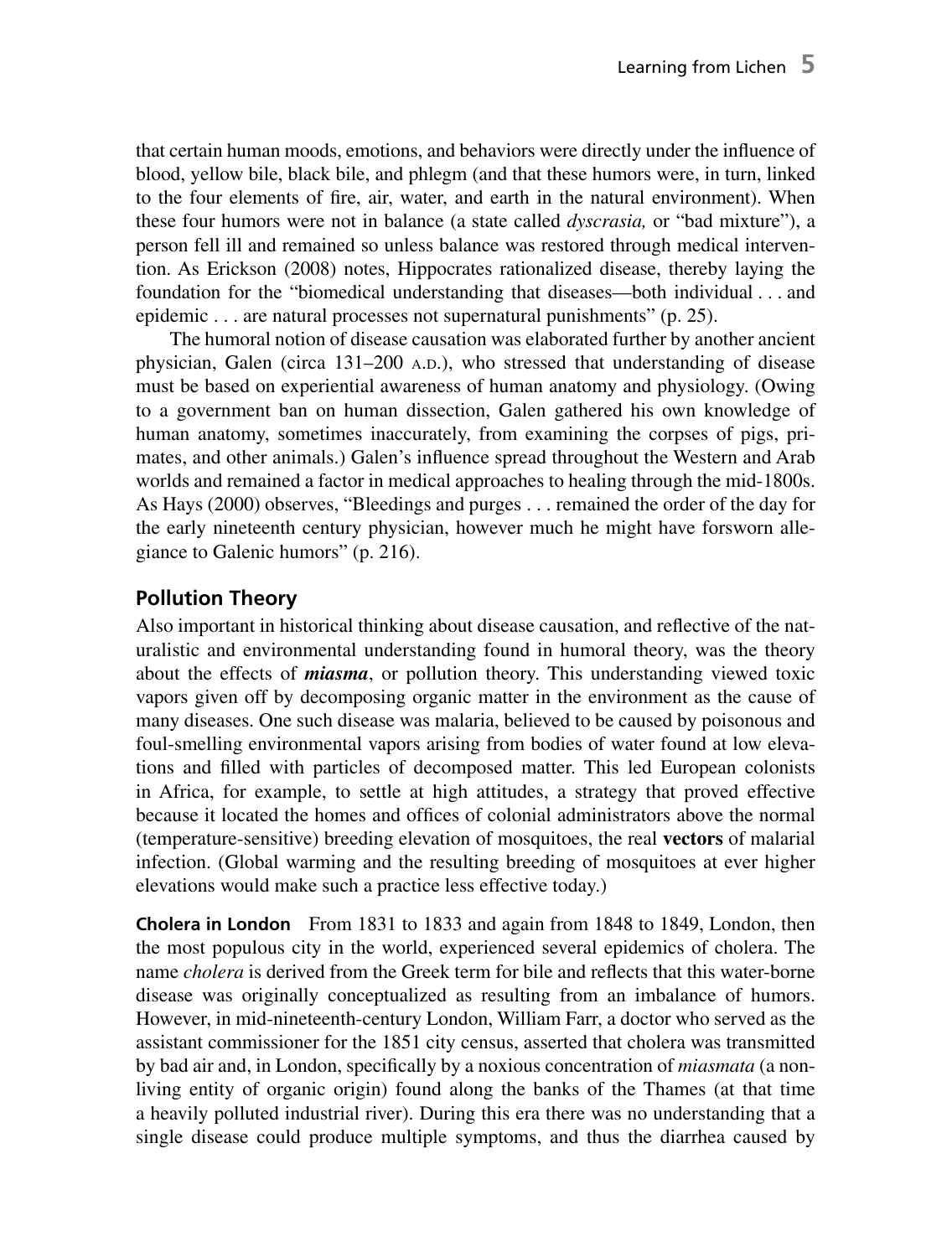a cholera infection was seen as a totally different disease from the cholera itself (and not, as it was found to be many decades later, an adaptive strategy that creates an intestinal alkalinity favorable to *Vibrio cholerae,* the immediate causative agent of cholera). When a major cholera epidemic again broke out in London, in 1854, Farr was appointed by the General Board of Health to the Committee for Scientific Enquiries in Relation to the Cholera Epidemic. Although not as severe as the epidemic of 1849, the 1854 epidemic — during which about 11,000 Londoners succumbed (Winterton, 1980) — was especially devastating in the Broad Street area of the Soho district, where the death toll reached three times the rate in London as a whole.

**Snow on Broad Street** In addition to being the site of numerous cowsheds, animal slaughterhouses, grease-boiling pots, overcrowded working-class dwellings, and decaying sewers, Soho was home to the now infamous Broad Street pump. John Snow, a physician who had initially gained fame in 1846 by successfully administering the anesthesia chloroform to Queen Victoria during the births of Prince Leopold and Princess Beatrice, claimed that this public water station was the source of the local outbreak and that some kind of living entity in the water, an unseen germ of some sort spread by fecal contamination, was the cause. Snow was convinced the pump was a primary source of infection because the surrounding area was so hard hit during the outbreak. Between August 31 and September 10, over 500 people who lived on or near Broad Street (now renamed Broadwick Street) died of cholera (and ultimately 616 people in Soho were victims of the epidemic). People were fleeing the neighborhood in terror. Snow lived nearby, and he began interviewing the family members of those who had died, thereby inventing field epidemiology in the process. Using addresses that Farr had provided (despite his disagreement with Snow's perspective on disease causation), it was not long before Snow realized that families who drew their water from the Broad Street pump were the hardest hit and that most of the deaths were among people who lived only a short distance from the pump. He also found that not one of the seventy workers at the nearby Broad Street brewery had gotten sick; these workers were given free beer everyday and consequently never drank water from the pump.

 This sociogeographical patterning of disease cases, Snow concluded, could not be explained by miasma theory. To prove his case he even tried examining samples of water from the pump under a microscope, although not one powerful enough for him to see the microbes they contained. Nonetheless he was convinced by his other findings that the germs were there and the cause of the illness and death occurring around him. He consequently self-published a report for distribution to fellow physicians and friends, followed by an essay published in the *London Medical Gazette* (Summers, 1989). Meanwhile, William Budd, in Bristol, England, who would later gain medical fame by demonstrating that typhoid fever was a waterborne pathogenic disease, had reached a conclusion somewhat similar to Snow's and published his view in a book a month after Snow's essay appeared. The difference was that Budd thought the agent of cholera was a fungus, which he and a group of fellow physicians believed they had observed in the stools of cholera patients, a view that was soon discredited.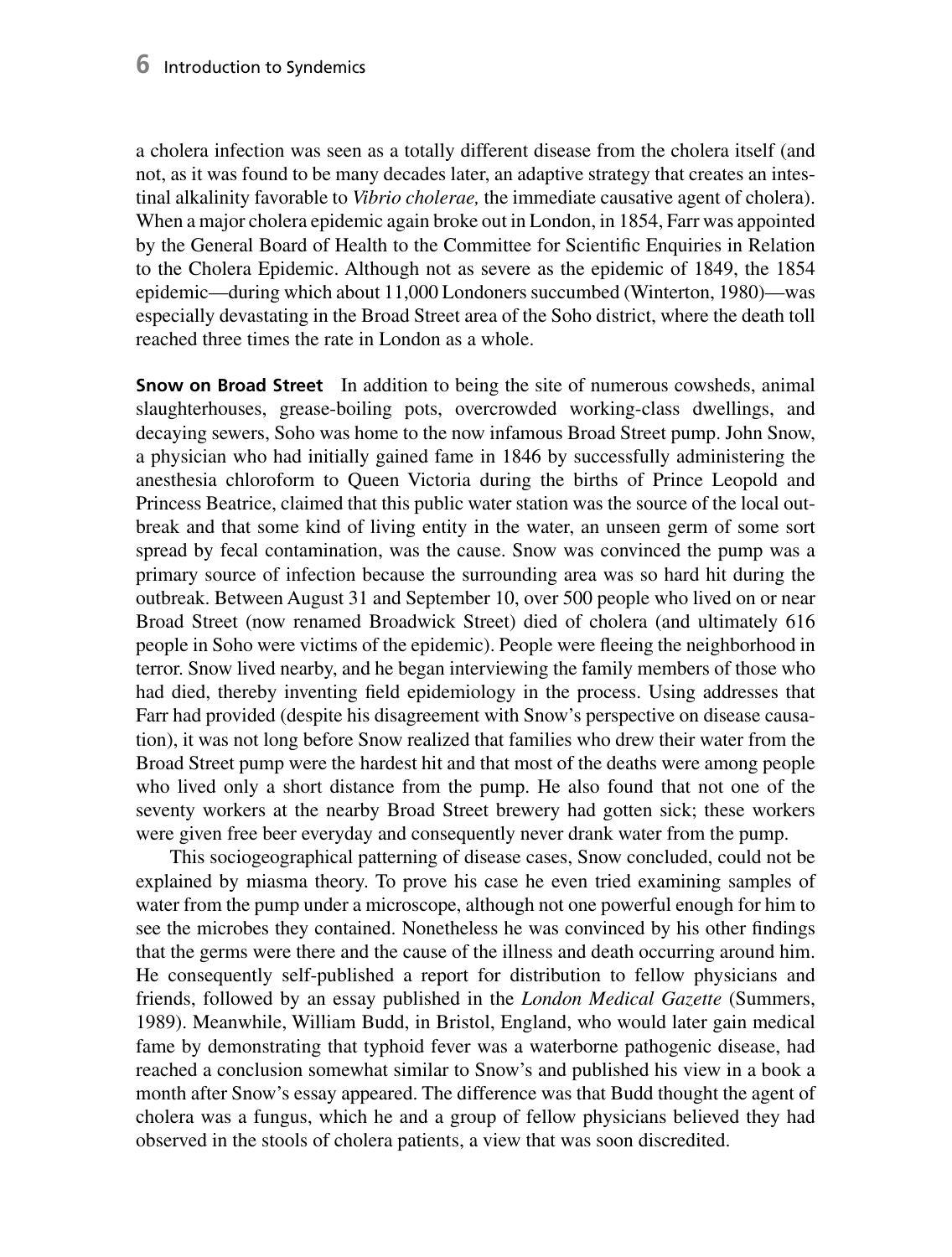**Contested Understandings** The initial response of health officials to Snow's assertion is reflected in the tone of the summary of it developed by John Simon, a physician who served as the head medical officer of London at the time: "This doctrine is, that cholera propagates itself by a 'morbid matter' which, passing from one patient in his evacuations, is accidentally swallowed by other persons as a pollution of food or water; that an increase of the swallowed germ of the disease takes place in the interior of the stomach and bowels, giving rise to the essential actions of cholera, as at first a local derangement; and that the morbid matter of cholera having the property of reproducing its own kind must necessarily have some sort of structure, most likely that of a cell" (quoted in Frerichs, 2001). Although Simon plainly understood Snow's theory, lacking direct evidence of the cell in question he found the argument, so to speak, hard to swallow, and rejected the relevance of germ theory to the cholera epidemic.

Similarly, despite Snow's national stature, the Committee for Scientific Enquiries, under Farr's influence, eventually concluded that "[a]fter careful inquiry, we see no reason to adopt [the belief that the Broad Street pump was to blame for the outbreak]. We do not feel it established that the water was contaminated in the manner alleged [by Snow]; nor is there before us any sufficient evidence to show whether inhabitants of that district, drinking from that well, suffered in proportion more than other inhabitants of the district who drank from other sources" (Eyler, 1979, p. 118).

Instead, cleaving to miasma theory, the committee concluded that "on the whole evidence, it seems impossible to doubt that the influences, which determine in mass the geographical distribution of cholera in London, belong less to the water than to the air." Indeed, the committee went so far as to scold those who followed Snow in accepting the germ theory of disease: " Many of the public believe that everything we eat and drink teems with life, and that even our bodies abound with minute living and parasitic productions. This is a vulgar error and the notion is as disgusting as it is erroneous" (quoted in Winterton, 1980, p. 17).

Another well-known proponent of the miasmatic theory at the time (although like others working in medicine she later embraced germ theory) was Florence Nightingale, who had gained an international reputation as a devoted nurse during the Crimean War (no mean accomplishment given the opposition to female nurses caring for wounded male soldiers). Because of her belief in miasma theory (and her statistical calculations showing that seven times as many British soldiers died from diseases contracted in the hospital as died from wounds received on the battlefield), she campaigned for the reform of hospitals, insisting that they be regularly cleaned and scoured until sanitary and fresh smelling. During the 1854 cholera epidemic, while serving as superintendent at the Institute for the Care of Sick Gentlewomen, in Upper Harley Street, London, Nightingale also volunteered at Middlesex Hospital, which received many of the victims of the epidemic. Of the 278 cases of cholera treated at the hospital, 123 died—a fatality rate of 53 percent—including one of the hospital's nurses (Johnson, 2006). Yet to Nightingale's mind's eye what was occurring was not the transmission of living, disease - causing microorganisms but rather the emergence of impurities from foul environments. This view also led her to write about her experience with another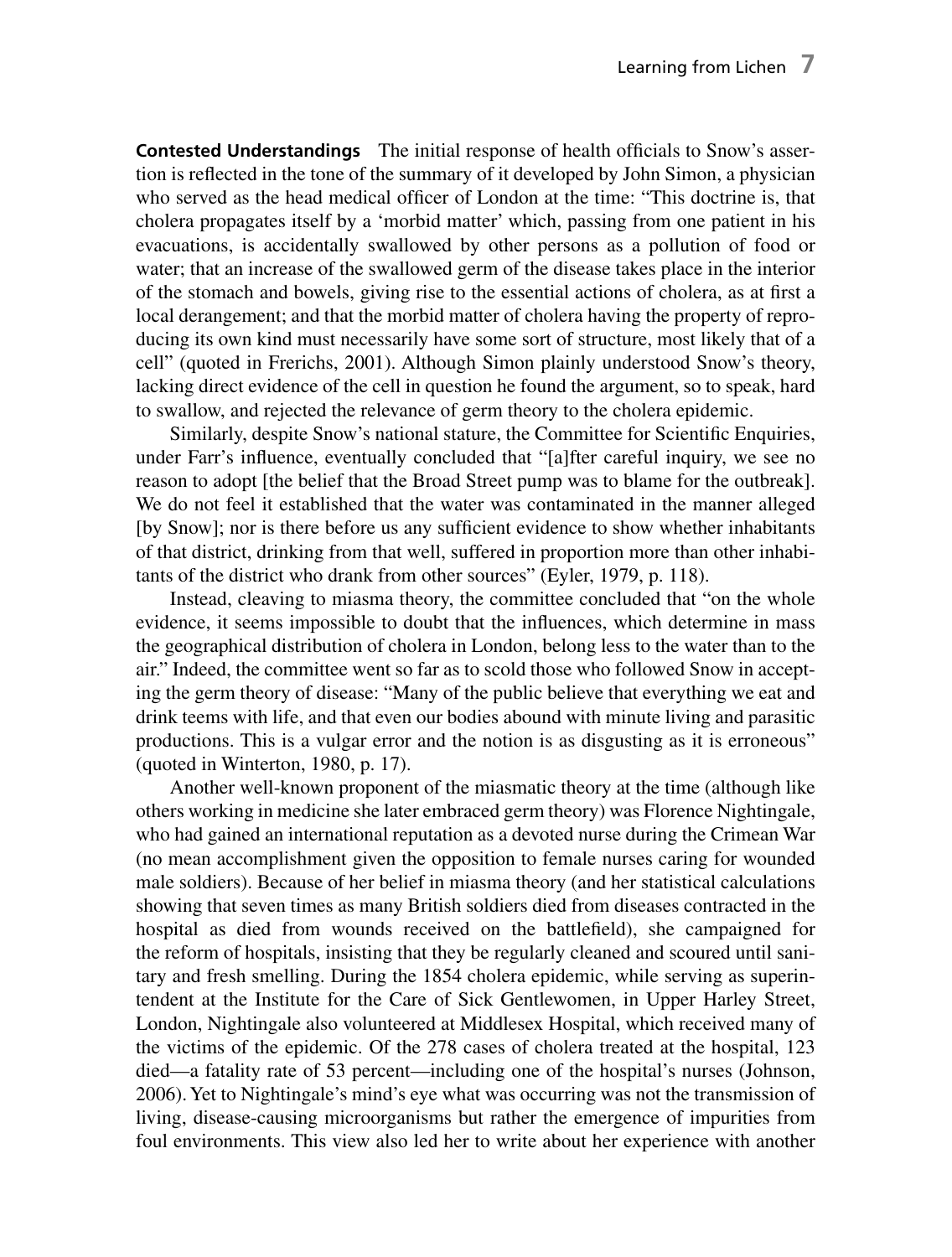disease (in a footnote in the pamphlet "Notes on Nursing for the Labouring Classes"), "I have seen with my eyes and smelt with my nose smallpox growing up in first specimens, whether in closed rooms, or in overcrowded wards, where it could not by any possibility have been 'caught' but must have begun" (quoted in Penner, 2004, p. 92).

**Ending the Epidemic** Although the Committee for Scientific Enquiries was later to reach its conclusion that the cause of the cholera epidemic was bad air, when the members of the London Board of Governors heard Snow's argument, they ordered the closing of the Broad Street pump, and the epidemic soon faded away. Consequently, although no one in London had seen the germ involved in the development of cholera, the 1854 epidemic ultimately gave considerable impetus to the rise to dominance of germ theory within biomedicine. Ironically, Italian biologist Filippo Pacini had already identified the cholera bacterium and had published a scientific paper on his discovery ("Microscopical Observations and Pathological Deductions on Cholera") through the Paris Academy of Sciences. Using a microscope he had purchased with his limited savings while still a medical student, Pacini conducted histological examination of the intestinal tissues of individuals who had died of cholera in Florence and identified a comma - shaped bacillus that he named *Vibrio.* Unfortunately, as sometimes happens in science with findings that are ahead of their time, Pacini's paper was ignored for thirty years, and it is unlikely that Snow had any awareness of it. (Pacini was finally credited with his discovery, eighty-two years after his death, when the International Committee on Nomenclature adopted *Vibrio cholerae Pacini* as the official name of the microorganism that is the proximal cause of cholera.)

# **The Rise of Germ Theory**

Despite their considerable contributions, neither Snow nor Pacini was in fact the first to propose a germ theory of disease. Almost two thousand years earlier, Marcus Varro  $(116-127 \text{ g.c.})$ , the architect whom Julius Caesar had assigned to the task of building a great public library in ancient Rome (a project that went unrealized because of Caesar's assassination), had warned those looking to select hygienic locations for buildings to avoid areas near swamps, because "in swampy places minute creatures live that cannot be discerned with the eye and they enter the body through the mouth and nostrils and cause serious disease" (quoted in Amici, 2001, p. 4). How Varro, lacking the technology to identify them, came to believe in the existence of disease - causing microbes is not clear. The microscope was not invented until the late 1600s, although magnifying glasses and the use of emeralds for magnification purposes are mentioned in *Naturalis Historia,* written by Pliny the Elder, a Roman naturalist and philosopher who lived during the first century A.D. What is known is that Varro's recognition had little impact on the medical perspective of his day or subsequently and is of interest today primarily as an intriguing footnote in the history of disease understanding.

 During the sixteenth century, having observed epidemics of bubonic plague, typhus, and syphilis (and having written a 1,300-verse poem in Latin hexameters focused on a fictional shepherd named Syphilus, the source of the latter disease's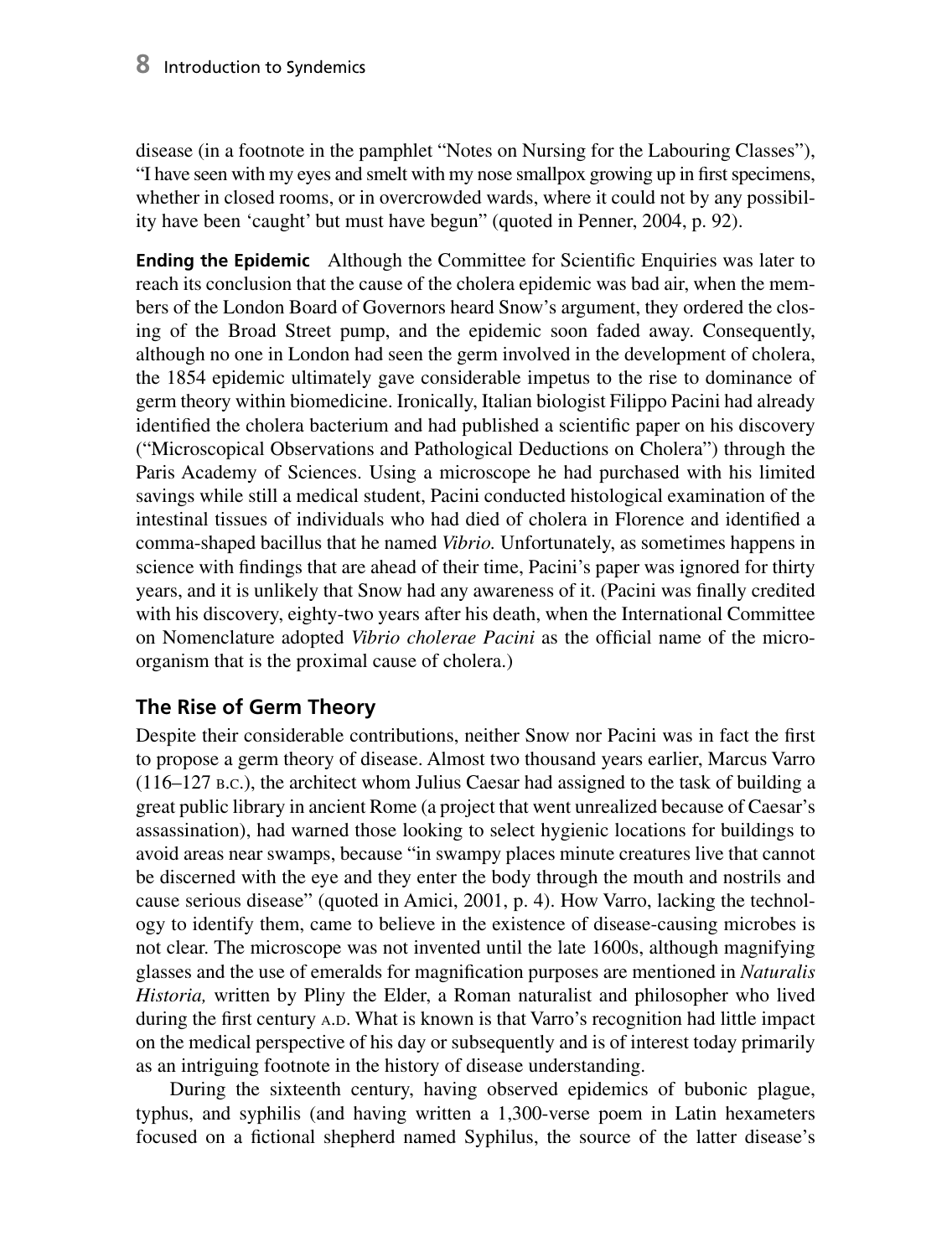modern name), the Veronese physician Girolamo Fracastoro (circa 1478–1553) came to question miasma theory (as well as beliefs about divine retribution) as lacking in evidentiary support. In his major medical treatise, *On Contagion and the Cure of Contagious Diseases,* published in 1546 (and in which he dismisses his poem as a youthful endeavor), he asserted there was better support for the notion that diseases were spread by tiny living or at least lifelike seminaria (seeds) or germs (although his recommended treatment was bleeding the sufferer and administering mercury to return him or her to humoral balance). This view of disease causation has led some to nominate Fracastoro for the title "father of germ theory" (see, for example, Greenwood, 1953), although others question this titling (Magner, 2002) owing to ambiguities in Fracastoro's sixteenth-century narrative and to his speculation that seminaria might arise from poisonous emanations born of planetary conjunctions (a factor in Stephen Jay Gould's [2000] argument that the greatest "poetry" ever composed about syphilis was penned not by Fracastoro but by the scientists who methodically and meticulously developed the elegant map of the 1,041 genes that constitute the genome of the **pathogen** *Treponema pallidum,* now known to be responsible for the disease).

Less conflicted and ambiguous was the contribution of Jacob Henle (1809–1885), a prominent German pathologist after whom various structures within the human body, some of his own discovery, are named. Henle compared alternative explanations of disease in his 1840 book *Misamata and Contagion.* Although the book did not achieve instant recognition as a critical turning point in medical disease understanding, it " was retrospectively recognized as a landmark" (Magner, 2002, p. 256) with the subsequent confirmation of germ theory. This triumph was achieved when Louis Pasteur  $(1822 - 1895)$ , demonstrated in the 1860s that specific microbes are responsible for specific fermentations and later linked microbes to disease (initially in silkworms), and when Henle's student Robert Koch (1843–1910) isolated both the microbe causing cholera and the microbe causing tuberculosis.

**Aftermath of the Epidemic** Living on the cusp of the great transition from the miasmatic to the germ theory of disease causation, William Farr eventually came to embrace Snow's (and Pacini's) understanding of cholera and of infectious disease generally, as did most of his fellow biomedical physicians. His conversion to the new paradigm marked both the broader transformation going on in medicine—namely its emergence as a bioscience—and the celebration of Snow's role in that process. Indeed, in a March 2003 survey that *Hospital Doctor* magazine conducted of its readers, John Snow was voted the "greatest doctor" of all time, with Hippocrates coming in second (Oleckno, 2008). Although it has been suggested that Farr did not initially accept Snow's ideas about germ theory because, unlike Snow, he was not open to new perspectives, Eyler (2001) stresses that the reverse may have been the case: " Judged by the standards of his time Snow was the dogmatic contagionist and premature reductionist. Farr was the more cautious in weighing all evidence" (p. 230). As a result of Snow's and others' dogged commitment to an idea (and to seeking out the evidence to support it), germ theory evolved from a controversial notion into the cornerstone of biomedical disease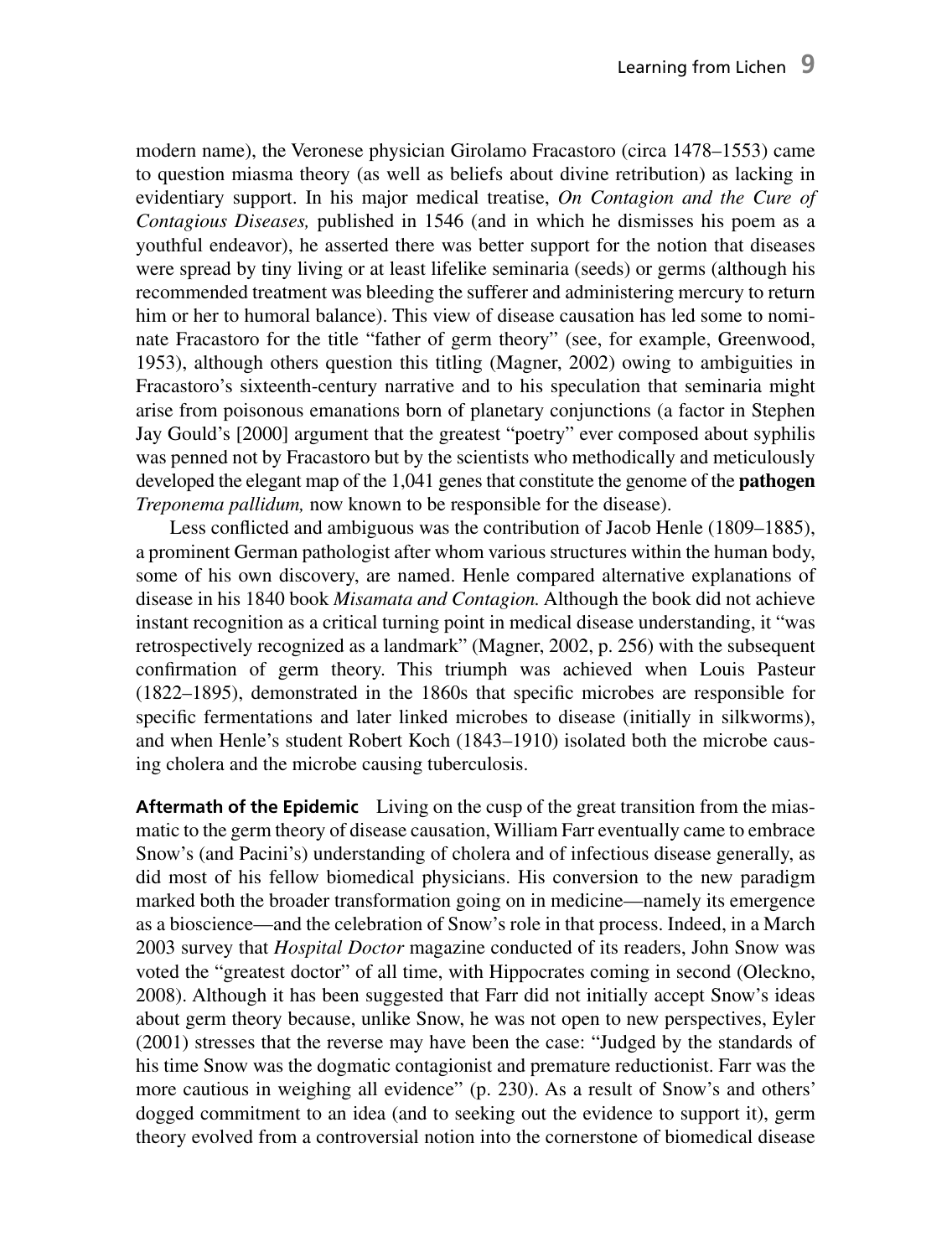theory. In the process, biomedicine came to privilege understanding cell biology over understanding the social origins of disease and other disorders, an emphasis that has hindered a broad ecological conception of human illness (Singer, 1986).

**Separation of the Part from the Whole** The scientific discoveries that propelled the acceptance of germ theory not only undercut older views of disease causation but have also contributed to the development of an understanding that differentiates biomedicine from other ethnomedical systems around the world. Davis - Floyd and St. John (1998) have called this understanding " the principle of separation, " and see it as a product of "an overwhelmingly linear mode of thinking"  $(p, 17)$ . This principle stipulates that each of the world's various entities is best understood when considered independently of the other entities of its natural environment. Davis - Floyd (1994) observes that "the essence of [biomedical] research and description is separation—of elements from the whole they compose, of humans from nature, of mind from body, of mother from child" (p. 1127). Similarly, George Engel (1977), an anthropologically informed physician who during his life specialized in the psychophysiological aspects of human health and illness, argued that the distinctive feature of biomedicine is its embrace of "both reductionism, the philosophic view that complex phenomena are ultimately derived from a single primary principle [in this case, that everything can be explained in terms of chemistry and physics], and mind-body dualism, the doctrine that separates the mental from the somatic"  $(p. 130)$ .

Reflective of this atomistic approach to knowledge, biomedicine separates the person with an illness from his or her immediate social context and community, diseased organ systems from the whole body, and one disease from another. Further, it breaks every disease into its constituent parts and manages disease treatment through a complex and atomistic array of medical specialties. As Davis - Floyd and St. John (1998) stress, a " drive toward separation " if carried to its logical extreme, as has more or less occurred in biomedicine, can "obscure the many meanings in the non-linear" and "the interconnections and relationships between entities"  $(p. 17)$ . In his widely cited article quoted earlier, George Engel (1977) maintained that biomedicine's adherence to "a model of disease [that is] no longer adequate for the scientific tasks and social responsibilities" of the discipline has led to a crisis in biomedicine. Herein lies the value of a syndemic perspective, which seeks to clarify the impact of biosocial interconnections and relationships (p. 129).

# **REVOLUTIONS IN BIOMEDICAL REALITIES**

Although biomedicine "purports to be belief- and value free" (Gaines & Davis-Floyd, 2004, p. 100), its understanding of reality — its ontological conception of the nature of nature and of basic life processes—is rooted in a particular construction of the world, an ideology that has both driven and reflected the encompassing Western cultural worldview. Germ theory, and biomedical understanding generally, initially assumed that like cholera each infectious disease is caused by a specific, identifiable pathogen.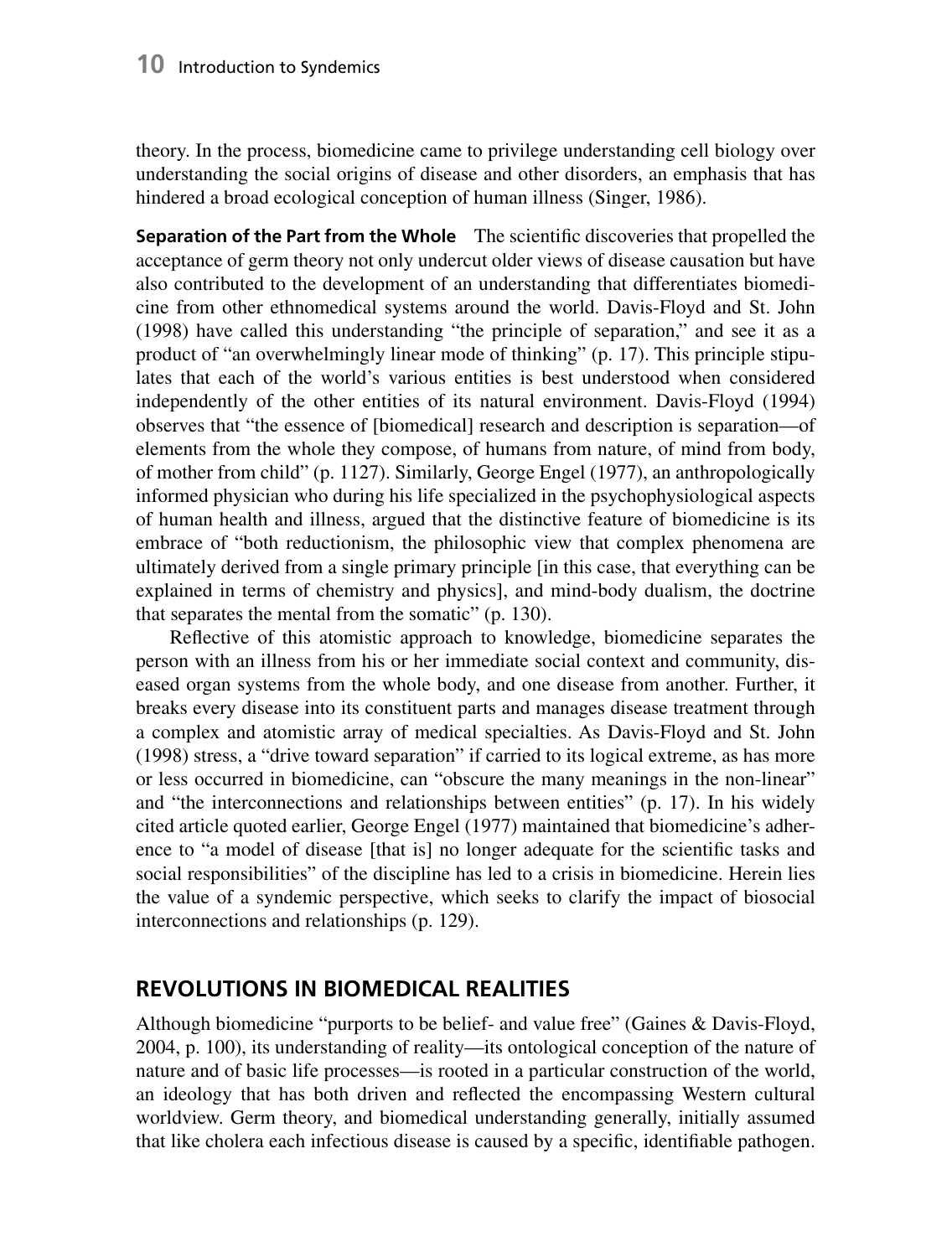Although this view opened the world up to new insights (including the discovery of a wide array of pathogens), it has also carried conceptual restrictions. As Francois Jacob (1988), winner of the 1965 Nobel Prize in medicine, notes: " In analyzing a problem, the biologist is constrained to focus on a fragment of reality, on a piece of the universe which he arbitrarily isolates to define certain of its parameters. In biology [including] medicine] any study begins with a 'system.' On this choice depend the experimenter's freedom to maneuver, the nature of the questions he is free to ask, and even the type of answer he can obtain" (p. 16).

 When constraint is imposed on biomedical thinking, it limits not only, as Jacob suggests, the nature of the questions that are asked but also the answers that are meaningful, acceptable, even thinkable. As historian of science Thomas Kuhn noted in *The Structure of Scientific Revolutions*, a seminal book on the scientific process, this is the everyday or normal way scientific understanding operates. In any specialized subfield (including biomedicine), science tends to be guided by a **reigning paradigm,** that is, by " an entire constellation of beliefs, values and techniques, and so on, shared by the members of a given community " (Kuhn, 1970, p. xii). In common contemporary parlance, scientific thinking normally takes place "within the box," because unless doubts and uncertainties about basic assumptions have arisen to rattle confidence in that box (for example, through research findings that cannot be explained because they appear to fall "outside the box"), the box defines reality. Thus once germ theory and its " to each disease its own unique pathogenic cause" perspective gained dominance in biomedicine, a *paradigm effect* occurred, canalizing thinking and hindering attention to other ways of seeing the available evidence.

# **PROBLEMS WITH THE POSTULATES**

 Despite the compelling force of reigning paradigms, as Kuhn emphasized, science is not stagnant (by design!) and revolutions in scientific thinking are, one might argue, equally a normal part of science. Consequently, since the adoption of germ theory, scientific understanding about the causes of disease has continued, in stages, to evolve. These changes can be seen as stemming in part from problems encountered in implementing a set of postulates developed by Koch (and broadly accepted in the field as the gold standard) for determining whether a particular microbe is the cause of a specific disease. For medical science to affirm that a particular organism causes a disease, Koch (1890/1987) argued:

- 1. The organism must be present in every case of the disease but not in healthy individuals.
- 2. The organism must be capable of being isolated from the sufferer and grown in pure culture.
- 3. The specific disease must be reproduced when a pure culture of the organism is inoculated into a healthy, susceptible host.
- 4. The organism must be recoverable from the experimentally infected host.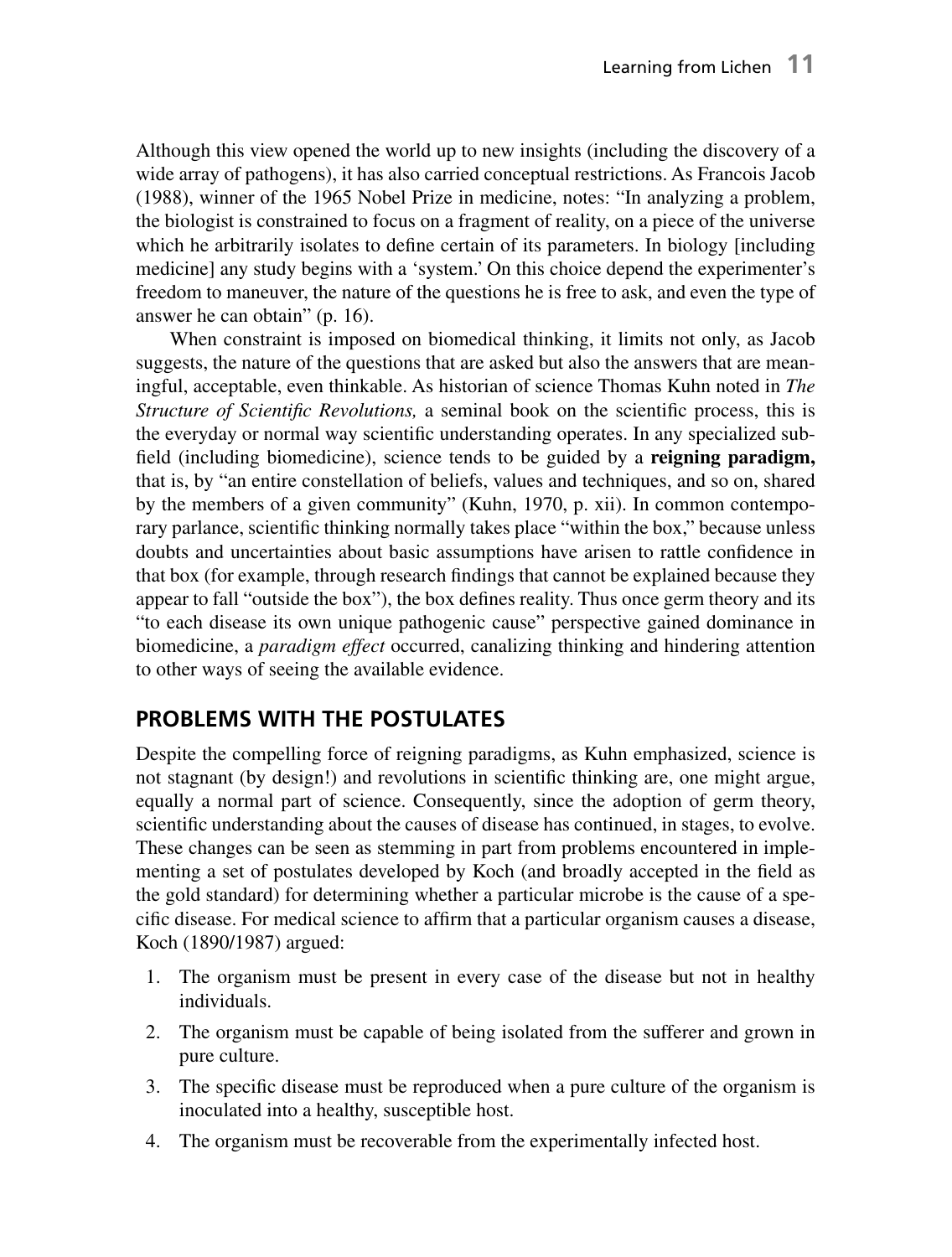#### **12** Introduction to Syndemics

 The problems began during the period just after the achievements of Snow, Pasteur, and Koch became generally known, an epoch often thought of as the golden age of breakthroughs in medicine and infectious disease research. For Theobald Smith, a physician turned pathology researcher who was to become a preeminent pioneer in American microbiology, it was an exciting time of regular discoveries of pathogens, vectors, and disease causation. It was also a time during which diseases like hog cholera (now called classical swine fever) " swept through the countryside, causing devastating losses. During the fall months, looking across the prairies of the Middle West, one could often see smoke ascending from perhaps a half - dozen farms where pigs dead of cholera were being burned" (McBryde, quoted in U.S. Department of Agriculture and Agricultural Research Service, 2006). In 1884, as a lowly lab technician in the newly created U.S. Department of Agriculture's Bureau of Animal Industry (BAI), a center established by Congress to respond to costly waves of livestock epidemics, Smith set out to discover the cause of hog cholera, one of the most economically damaging pandemic diseases of pigs in the world.

When Smith came to this line of work, he had two years of medical training and had read, on his own, the papers of Pasteur. At the BAI he was supervised by veterinary pathologist and BAI chief Daniel Salmon (for whom *Salmonella,* the enterobacterium that causes diseases like typhoid fever, paratyphoid fever, and food poisoning, is named, even though it was actually discovered by Smith, a point of enduring tension between the two scientists; Dolmon, 1969). Having confirmed that a microbe, *Salmonella choleraesuis* (now called *Salmonella enterica* ), was found consistently in pigs suffering the symptoms of hog cholera and could be isolated and grown in pure culture, having seen the disease after healthy hogs were infected with the microbe, and having recovered the bacterium from animals that had been infected in this way, Smith (although Salmon insisted on first authorship of the published findings) concluded that **Koch's postulates** had been met, and declared that the cause of hog cholera had been discovered. Notably, both Pasteur and Koch accepted this conclusion and assumed that the problem of hog cholera was well on its way to resolution (Zinsser, 1936). This proved not to be the case, as Marion Dorset, another BAI scientist, had no success with a serum made from the *Salmonella choleraesuis* bacterium during an 1897 outbreak of the disease in Iowa. Six years later, Dorset was able to show that the actual cause of hog cholera was not a bacterium at all but a virus (genetically a much simpler entity), a discovery leading to the eradication of the disease in the United States.

 Why had Smith, known to be a cautious worker, gone wrong? As it turned out, swine infection with *S. enterica,* which causes its own health problems (salmonellosis and typhoid fever), was secondary to the viral infection. Smith, in other words, had unknowingly stumbled on a synergistic interaction among animal pathogens in which one (a virus) facilitated infection by another (a bacterium) producing frequent coinfection, and he had identified the wrong pathogen as the cause of hog cholera. Because of his many subsequent discoveries (such as the role of a protozoan parasite, babesia, in the development of Texas fever among cattle and the activity of ticks in its transmission),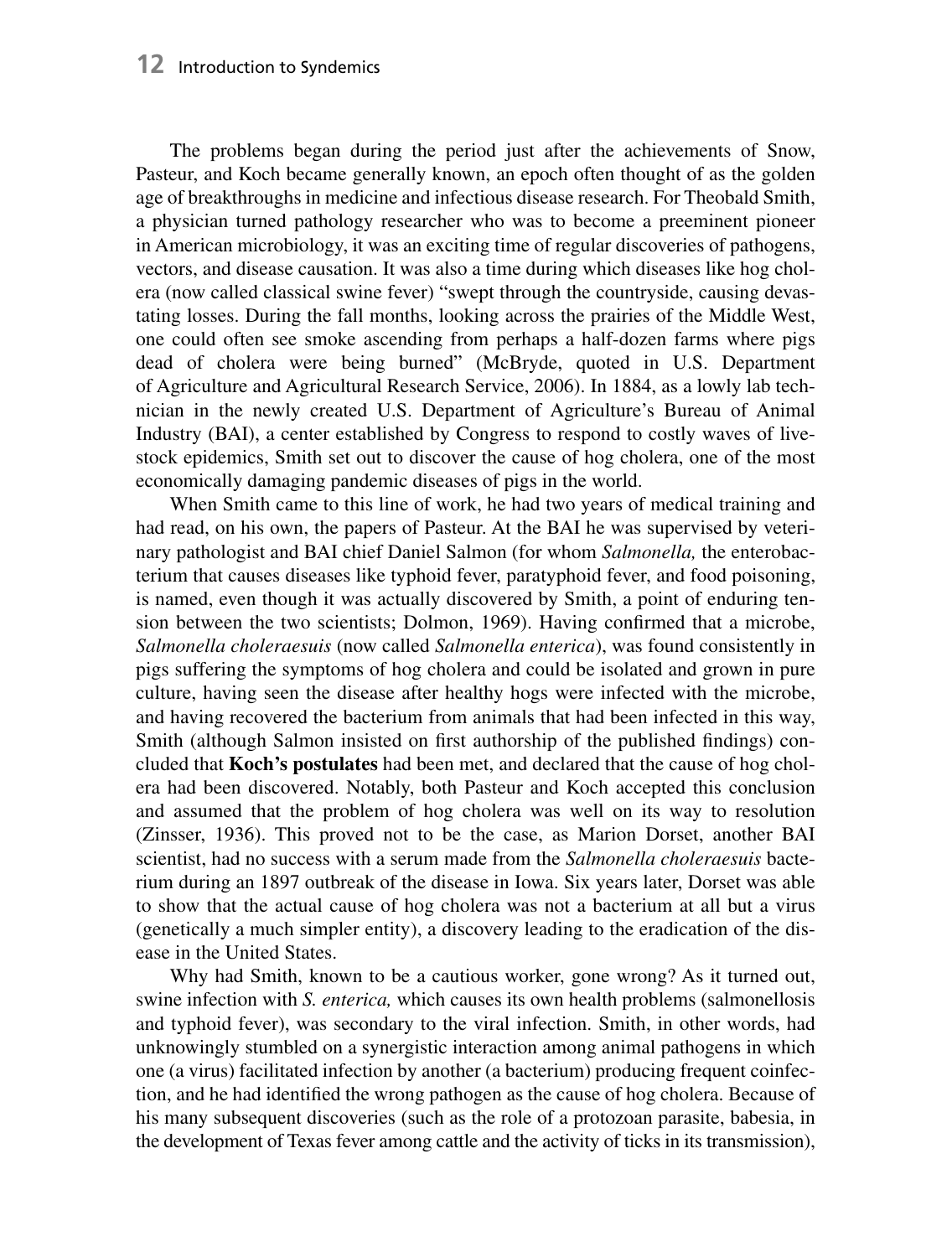this mistake did not hurt Smith's career, but its occurrence is instructive about the potential consequences of assuming one has successfully isolated a pathogen.

**Disease Carriers** Over time other problems with Koch's postulates also emerged. First, the discovery of asymptomatic **disease carriers** threw into doubt the idea that a known pathogen could not be found in healthy individuals. Mary Mallon, an early twentieth century cook for several New York families, for example, was found to be a carrier for typhoid fever (caused by *S. enterica* ). Although she had no disease symptoms, she did pass on the bacterium to twenty - two members of the families she worked for and who did become sick, earning her infamy as Typhoid Mary. As a public health measure, she was forcibly quarantined in an institution on an island in the East River for much of the rest of her life. Mary Mallon was not unique; asymptomatic carriers (sometimes called *well carriers* ) are now known to be a common feature in the spread of many infectious diseases, including polio, herpes simplex, and hepatitis. When Koch discovered that there were asymptomatic carriers of disease, he dropped the second half of his first postulate.

**Uncultivable Microbes** It has also turned out that some microbes cannot be successfully grown in pure culture. For example, bacteria in the rickettsia family (responsible for an array of diseases, such as Rocky Mountain spotted fever) cannot live in artificial nutrient environments. Similarly, *Mycobacterium leprae,* the bacillus that causes leprosy, has never been cultivated in vitro in its classic rod - shaped form, because it appears to lack the genetic capacity to grow outside the human body. Further, although a significant number of bacteria have been isolated in the human mouth, it is estimated that only about half the species that dwell in the oral cavity can be cultured (Rolph et al., 2001).

 Over time other strategies, such as molecular techniques, have been adopted to identify bacteria species that have never been cultivated. It was only with the introduction of molecular genetic strategies, for example, that the uncultivable bacterium *Tropheryma whippelii* was identified as the cause of Whipple's disease, a chronic, systemic infectious disease, most common in middle - aged men, that typically causes malabsorption in the small intestine and a wide range of other clinical manifestations including arthritis. Additionally, new culture methodologies have been invented in recent years, such as chicken tissue and embryo cultures (which can be used to grow rickettsia bacteria). Still, it is assumed by most microbiologists and pathologists that there are many pathogenic microorganisms at play in human health that have yet to be identified because of the limitations of existing technologies. Only in very recent years, as discussed in Chapter Five , have researchers discovered the viral origins of some chronic diseases previously believed not to be contagious (such as peptic ulcer disease, in which *Helicobacter pylori* plays a role, and cervical cancer, which involves several human papillomaviruses).

One consequence of encountering an uncultivable microbe is evident in the case of Lyme disease, which is caused by several species of the hard - to - culture spirochetal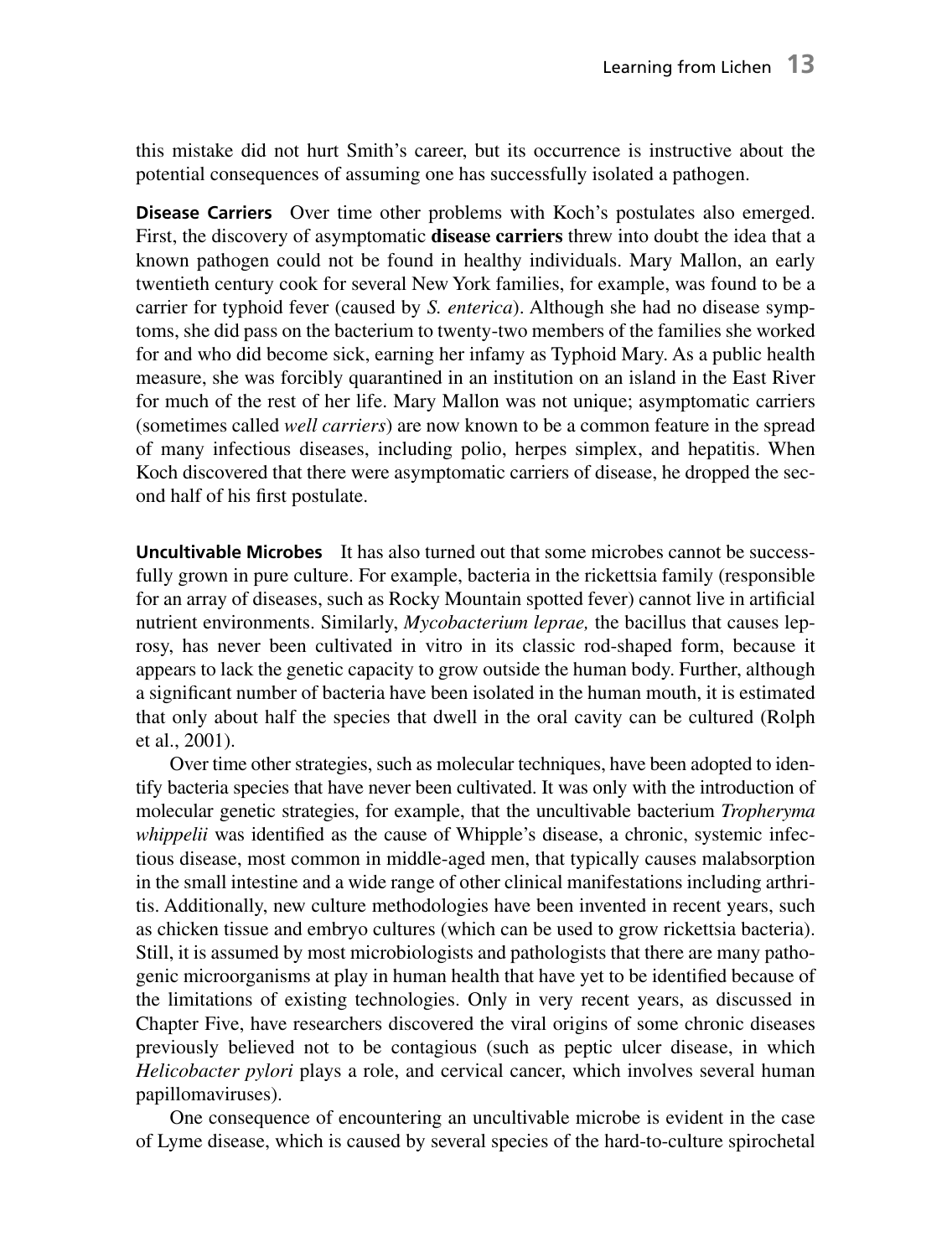#### **14** Introduction to Syndemics

*Borrelia* bacterium. Although Lyme disease is recognized as the most common tick borne disease in North America and Europe, as well as one of the fastest-growing infectious diseases in the United States (with over 20,000 cases a year nationally since the turn of the twenty-first century and over 30 cases per  $100,000$  persons in the ten most heavily infested states), inability to culture its causative agent has led to considerable professional disagreement and intense acrimony over the guidelines to be used in diagnosis. The Centers for Disease Control and Prevention (CDC) has been forced to rely on such potentially ambiguous criteria as presentation of symptoms (which can vary considerably across infected individuals), physical findings (such as a bull's-eye rash, which does not appear in many cases), and the possibility of exposure to infected ticks (such as the black - legged tick in North America and several other tick species in Europe) based on place of residence or visitation (CDC, 2006b).

**Masked Infections** Problems with Koch's third postulate began with the fact that some pathogens cannot be cultured, but other difficulties have arisen as well. For various reasons (such as acquired immunity from prior exposure to a pathogen, as occurs with influenza, and genetic immunity, as seen for example in individuals who acquire a sickle cell allele from at least one parent), exposure to a pathogen does not necessarily lead to detectable infection. Of even greater importance for the issues under consideration is the fact that the presence of a second pathogen (for example, one that weakens the immune response to the presence of foreign organisms generally) can increase the likelihood that infection will develop in exposed individuals. In other words, in many instances, without the bodily effects of synergistic interaction among diseases, mere exposure to a single pathogen (including intentional inoculation) does not produce disease. At the same time, if the disease of concern is in fact the consequence of interaction among pathogens or other disease causes, it will not develop (or have the same expression) unless the new host is exposed to all those pathogens or causes.

**Immune Response and the Reisolation of Pathogens** In addition to the challenges to Koch's postulates already discussed, there can be difficulties with the reisolation of a pathogen from an inoculated individual because that requires the capacity to segregate and culture the pathogen. This capacity does not exist for some microorganisms (including those that infect only humans and hence, for ethical reasons, can never be tested using Koch's postulates), and it does not exist in cases of a healthy immune system because the body has eliminated the pathogenic agent (although it may exist in cases of coinfection owing to degradation of immune system capacity). Additionally, the modus operandi of some pathogens, as found for example in rheumatic heart disease (which begins with a streptococcal throat infection), involves what might be called a hit-and-run pattern, in which the organism is no longer in the host by the time the disease is evident.

**Complexities of Disease Understanding** Multiplying the difficulties encountered in using the postulates was the realization that a single disease might have multiple causes (a situation known as *multifactorial disease* ) and that a single pathogen might produce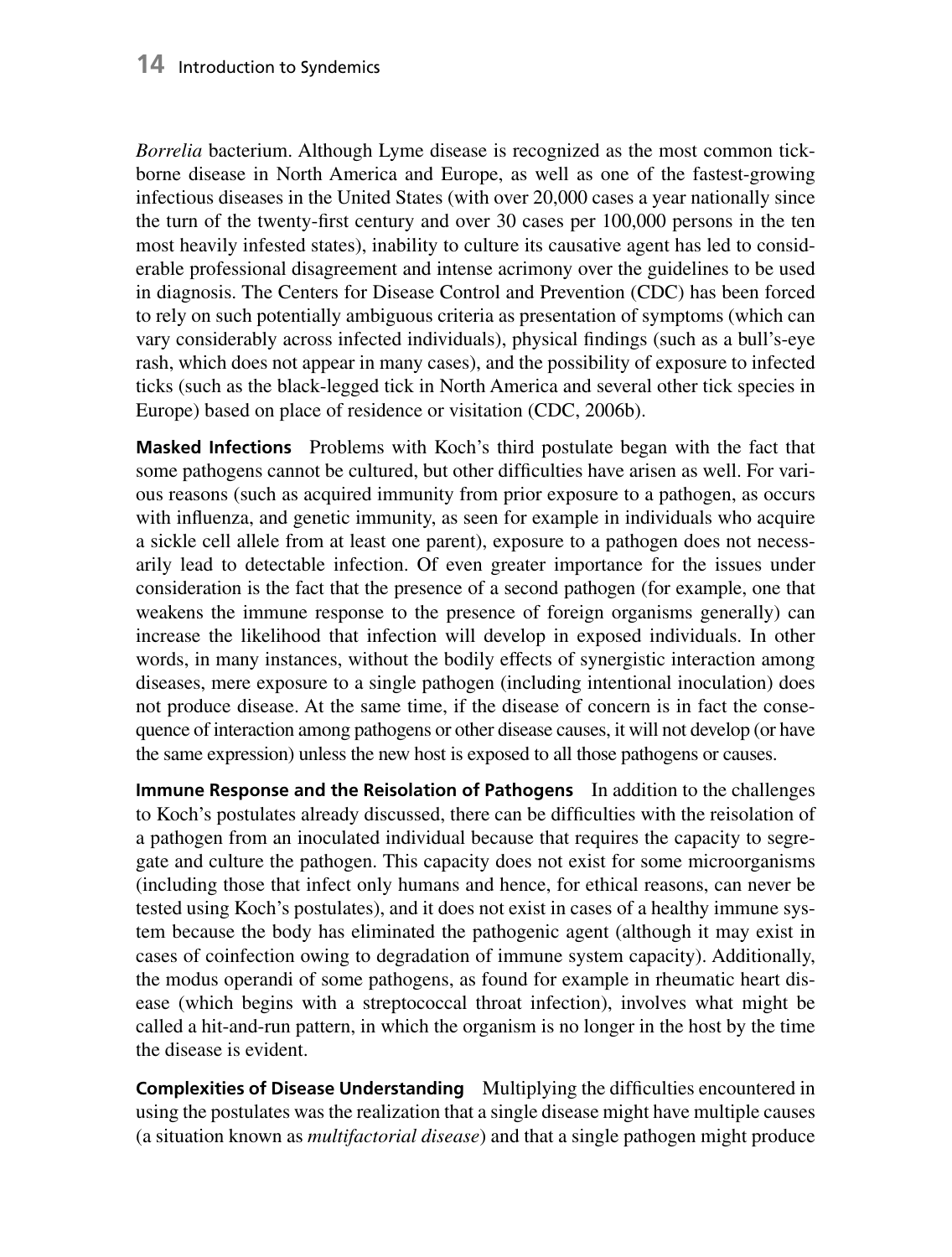more than one disease. These issues extend beyond infectious disease to disease with an environmental or genetic origin. For example, with regard to the first point, it is recognized that the chronic eye infection known as trachoma is a common source of blindness in developing countries. This disease has been linked to sexually transmitted infection with the pathogen *Chlamydia trachomatis.* Research by Dean, Kandel, Adhikari, and Hessel (2008), however, has found that trachoma can also be caused by *Chlamydophila psittaci* and *Chlamydophila pneumoniae.* Consequently, these researchers conclude that the existence of multiple agents causing trachoma helps to "explain the failure to detect chlamydiae among active trachoma cases, when only *C*. trachomatis is assayed," "the failure of active trachoma cases to resolve their clinical disease following effective *C. trachomatis* treatment, and the limited effectiveness of the WHO strategy to control trachoma" (p. e14). Also of note in this regard is the potential effect of interaction among copresent trachoma - causing pathogens. Similarly, coinfection with multiple strains of the microbe that causes dengue can significantly change the clinical picture and severity of that disease (a topic to be discussed in Chapter Six ).

With regard to the second point, that a single cause can produce multiple diseases, consider the hepatitis B virus, which is the proximal cause of hepatitis, cirrhosis, chronic liver disease, and liver cancer (Merican et al., 2000). Moreover, the actual expression of any disease may vary widely across individuals, including affecting different organ systems in the body. Thus HTLV-1 (human T-cell lymphotropic virus type 1), a retrovirus that was once mistakenly proposed as the cause of HIV/AIDS but that actually causes adult T-cell leukemia, T-cell lymphoma, and other diseases, is expressed in three clinical patterns: cancer, autoimmune disease, and immunosuppression disease. Tuberculosis also has various expressions, depending on how the infection gains access to the body and the host's response to its presence. Although pulmonary infection through breathing in *Mycobacterium tuberculosis* is most common, it is also possible to acquire the disease by drinking infected cow's milk, leading to lesions in the intestinal track. Notably tuberculosis of the gastrointestinal tract is being seen more frequently among people with HIV/AIDS. These are examples of what have come to be called *spectral diseases* — that is, diseases with a spectrum of alternative clinical manifestations. Again, **disease interactions** may play a role in determining which of an array of possibilities finds actual disease expression in a patient or population.

**Roads Less Traveled** In assessing the overall value of Koch's postulates in light of subsequent discoveries, Cochran, Ewald, and Cochran (2000) conclude that the postulates " were useful because they could generate conclusive evidence of infectious causation, particularly when (1) the causative organisms could be isolated and experimentally transmitted, and (2) symptoms occurred soon after the onset of infection in a high proportion of infected individuals. While guiding researchers down one path, however, the postulates directed them away from alternative paths: researchers attempting to document infectious causation were guided away from diseases that had little chance of fulfilling the postulates, even though they might have been infectious" (p. 406).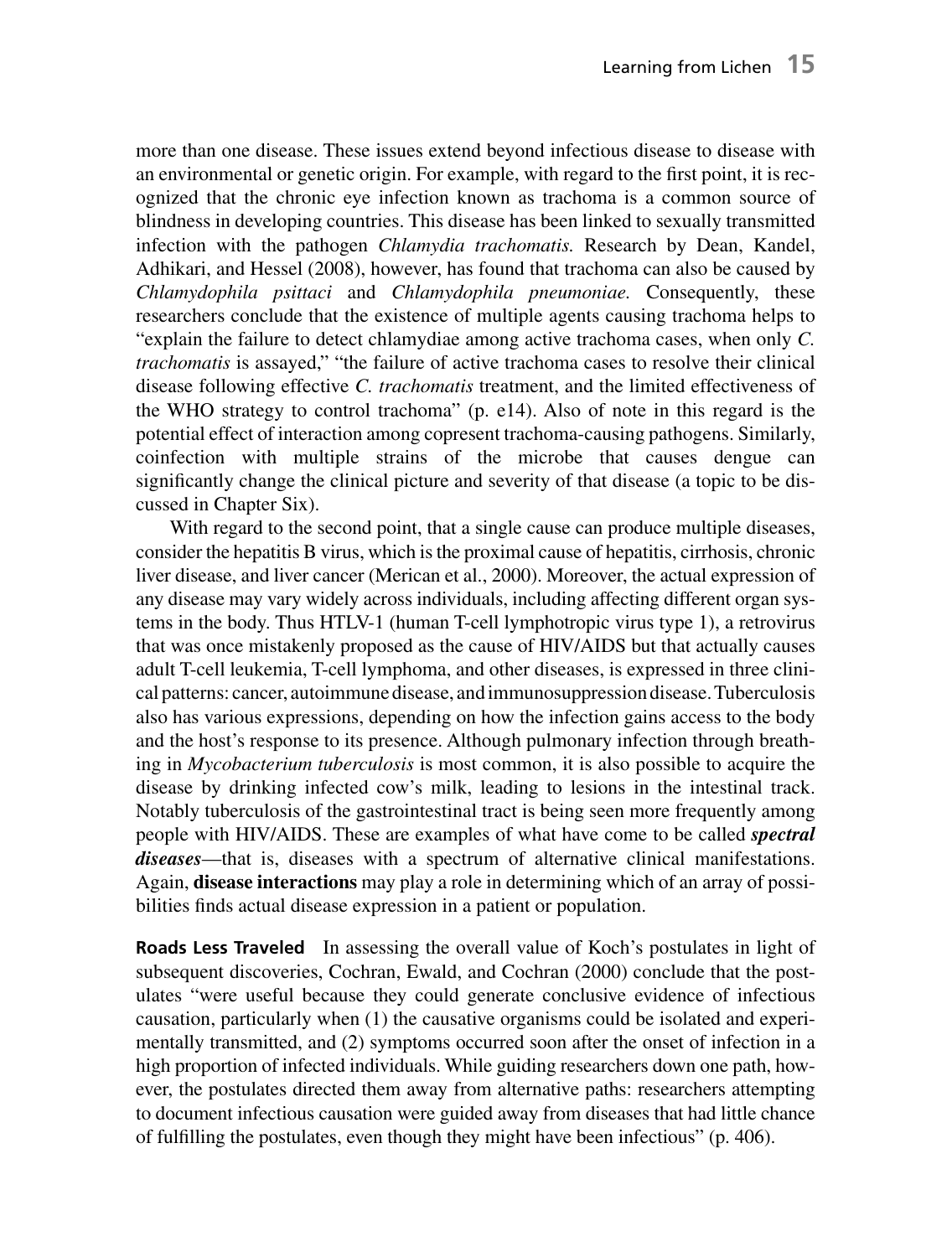# **Modifications of Germ Theory**

The result of our growing understanding about disease complexities has been a process of germ theory revision (that is, scientific evolution) at various points in time to accommodate new information. Consequently, despite its obvious power as an explanatory model, germ theory as first articulated by researchers like Snow, Pasteur, Koch, and many more is not the germ theory in vogue a hundred years later. A much more complex and nuanced comprehension about the relationship between pathogens and disease now abides, an understanding that recognizes the importance in contagious disease of **host - pathogen** interactions (and that includes an enormous increase in the appreciation of the intricacies of the immune system and the realization that symptoms may be the result of attempts by the host to rid itself of a pathogen, as occurs, for example, in cystic fibrosis); accepts three primary disease pathways (infectious agents, genetics, and body-environment interactions); includes awareness of coinfection and copresent infectious and noninfectious diseases; is cognizant of the existence of pathogens with multiple strains (with differing capacities to cause bodily damage); and is attuned to the role of biological individuality in population health. In this sense the issue of syndemics, which as indicated earlier has been a usually unanalyzed complicating factor since the earliest efforts to account for specific diseases using germ theory, presents but another stage in the normal scientific evolution of biomedical and public health thinking about disease. To the degree that it encourages a focus not just on disease interactions but on the fundamental importance of the social conditions that foster **disease clustering** and interfaces, syndemics theory also represents a **paradigm shift** in the understanding of what disease is and how it is manifested in complex biosocial feedback environments.

# **CONFRONTING COMORBIDITY**

Over the course of time, biomedicine has encountered many patterns in nature that call into question the assumption that the principle of separation is the most fruitful approach for understanding threats to health. The most notable of these patterns is the frequent co - occurrence of more than one disease or other disorders in the same patient. The term *comorbidity* has traditionally been used in biomedicine to denote this co-occurrence (Feinstein, 1970). Some comorbid disease patterns are sufficiently regular to have acquired their own names. For example, *Austrian's syndrome*, also called *Osler's triad*, is a disease complex consisting of endocarditis, meningitis, and pneumonia caused by *Streptococcus pneumoniae* infection. It is commonly associated with excess alcohol consumption but has also been described among injection drug users. The medical literature on this condition consists primarily of individual case reports rather than focused analyses of the nature of the interactions among the three diseases.

Much of the focus in comorbidity research, in fact, has been the development of schemas (see, for example, Charlson, Pompei, Ales, & McKenzie, 1987) to assist physicians in making treatment decisions (such as whether the benefits of treating one condition in a patient with multiple health disorders will outweigh the negative effects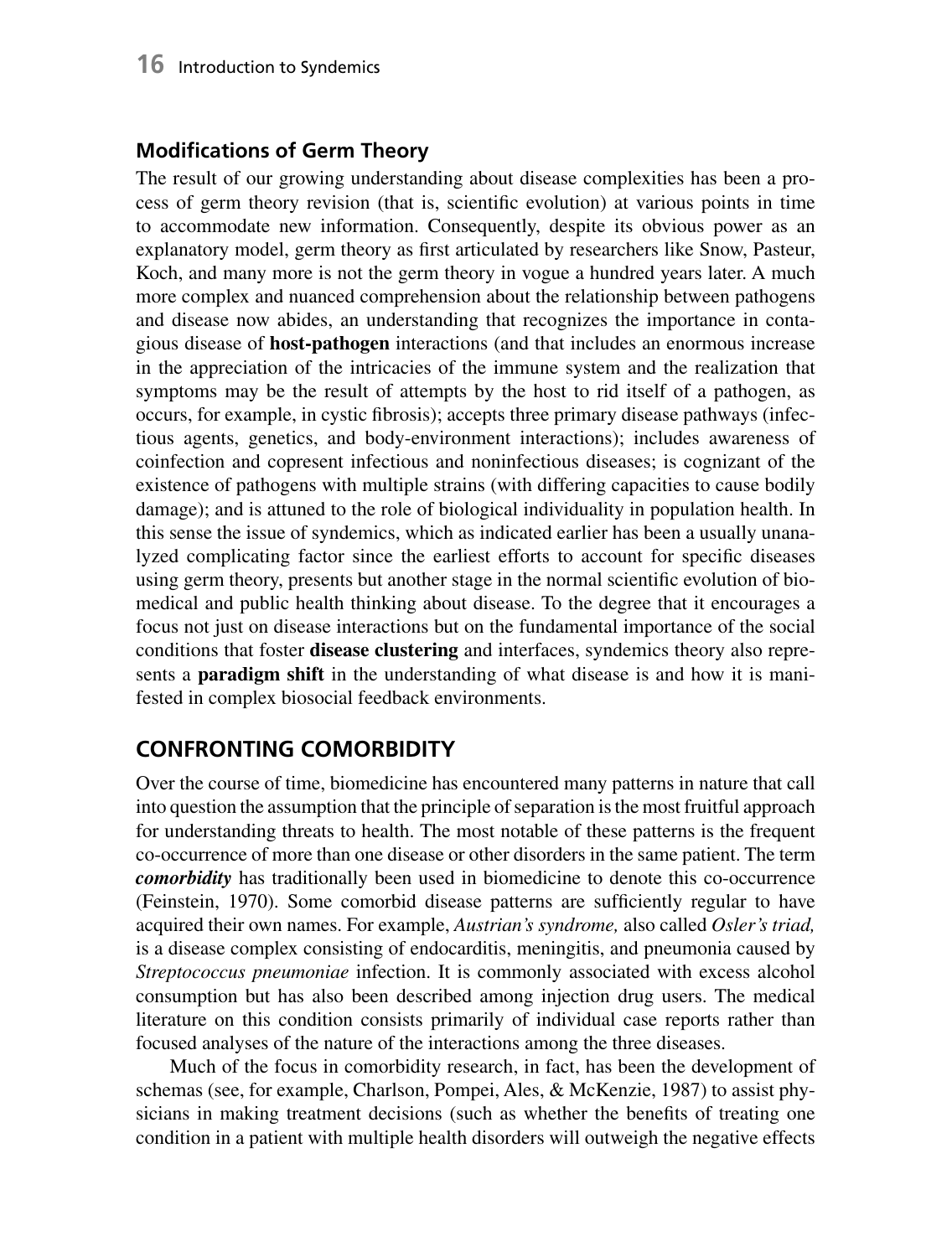this treatment is likely to have on the patient's other disorders). Generally speaking, such work has tended to see the diseases involved as independent entities despite their copresence in the same patient.

Health disciplines differ in the emphasis they place on assessing the nature of the relationship between co-occurring diseases and other maladies. In behavioral health, for example, a field that has evidenced a strong interest in comorbidity, a primary concern involves determining whether two apparently different problems are in fact alternate and cycling manifestations of the same condition (as may be the case in bipolar disorder). Also of interest is whether or not one disorder causes another, as happens with the abuse of alcohol or other drugs to self-medicate anxiety or depression (see Chapter Six ). Additionally, it is known that there are cases in which a patient is suffering from two distinct behavioral disorders that are independent of each other but that are both the consequence of a third disorder. Finally, coexisting disorders may be traced to common risk factors, such as various injurious experiences early in life (Neale & Kendler, 1995).

 Mere awareness of comorbidity as a factor in human health is not the same thing, however, as having a syndemic perspective. The differences between the terms *comorbid* and *syndemic,* as Mustanski, Garofalo, Herrick, and Donenberg (2007) aptly point out, are " not simply semantic — comorbidity research tends to focus on the nosological issues of boundaries and overlap of diagnoses, while syndemic research focuses on communities experiencing co - occurring epidemics that additively increase negative health consequences. For example, it is possible for two disorders to be comorbid, but

**Why isn't there more research on syndemics?** One reason can be found by looking at studies of chronic health problems. Chronic diseases like diabetes, cardiovascular disease, and cancer are recognized as significant threats to patients' quality of life. Further, it is well known that as people age, the number of chronic diseases they are likely to have goes up. However, most research on the life effects of chronic disease focuses on only one disease and its impact on patient well-being, social functioning, and quality of life. Because the co-occurrence of other diseases complicates examination of the specific effects of the chronic disease of interest, patients with comorbid conditions often are excluded from patient samples in chronic disease research. As a result the whole question of disease interaction and its significant impact on patients is often overlooked. Yet as chronic disease researchers at the Netherlands Institute of Health Services Research (Rijken, van Kerkhof, Dekker, & Schellevis, 2005) have found, patients suffering from comorbidity report the lowest levels of physical functioning. These researchers also point out that comorbid chronic diseases appear to have a synergistic effect and cause greater physical disability than would be expected from merely adding up the separate effects of individual chronic diseases.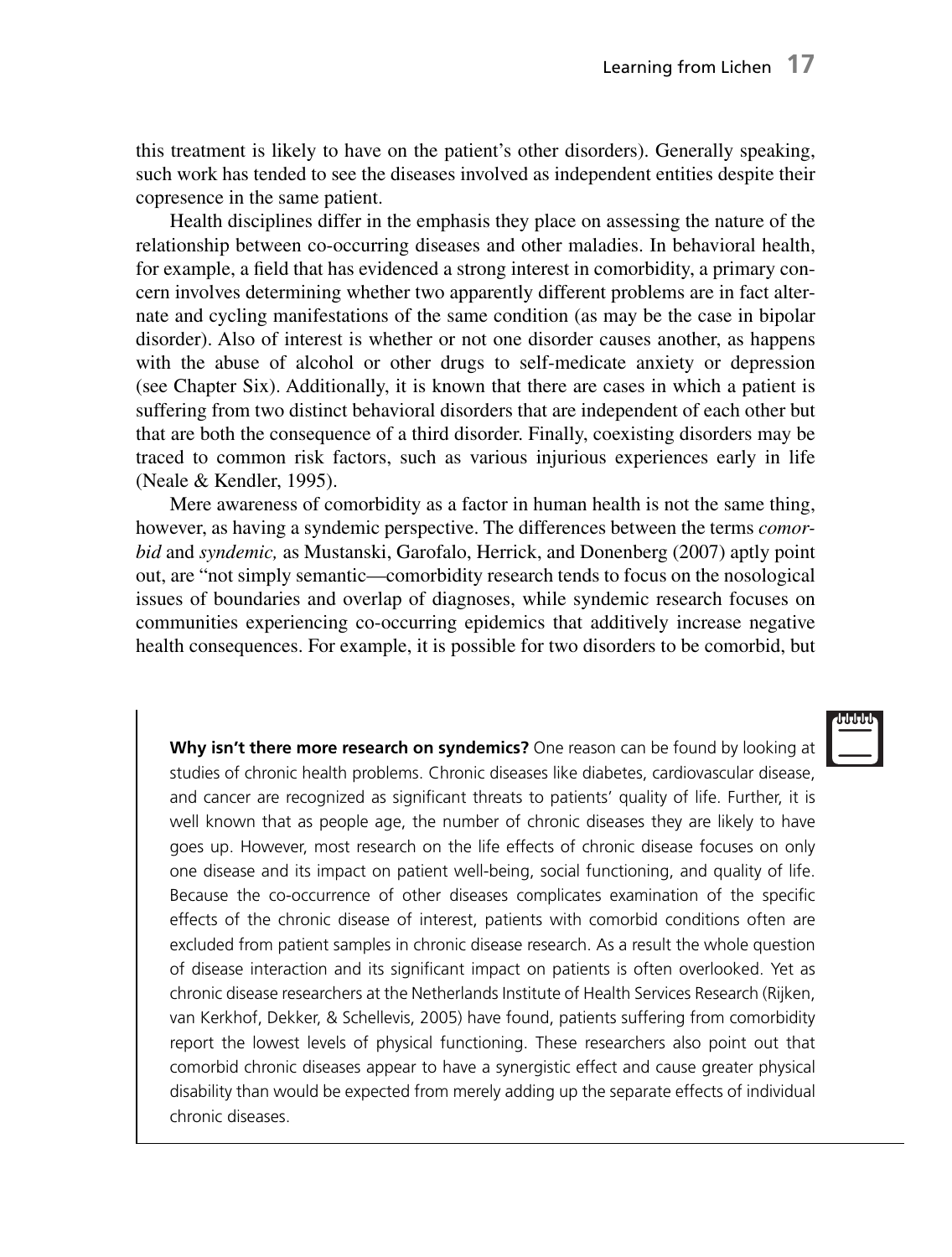not represent a syndemic (that is, the disorders are not epidemic in the studied population or their co-occurrence is not accompanied by additional adverse health consequences). Beyond the focus on disease clustering and interaction, the term *syndemic* also implies a focus on health disparities and the social conditions that perpetrate them"  $(p. 40)$ .

Various co-occurring diseases have been described that do not (as best as is known) appear to interact in adverse ways, although in some cases the findings of different studies conflict. For example, it is known that the *Ixodes* tick that transmits the pathogen (*Borrelia burgdorferi*) identified as the source of Lyme disease can simultaneously pass on several other human pathogens, including both *Anaplasma phagocytophilum,* the bacterial cause of human granulocytic anaplasmosis, a disease that like HIV/AIDS appears to damage the immune system in a way that promotes opportunistic infection (Dumler et al., 2005), and *Babesia microti,* a protozoan parasite that causes the malaria-like disease babesiosis. Some (but not all) human studies have found that co-infection with human granulocytic anaplasmosis increases the severity of Lyme disease (Krause et al., 1996). In contrast, when mice were experimentally co-infected with *B. microti* and *B. burgdorferi*, no change was found in the course of infection of either disease as revealed by a range of measures, including pathogenic load, spleen weight, and blood chemistry (Coleman, LeVine, Thill, Kuhlow, & Benach, 2005). Rather, both diseases proceeded along their normal course of infection and caused readily identifiable, landmark symptoms specific to each disease.

In short, the mere co-presence of two or more diseases and/or other disorders is not the defining feature of a syndemic. Further, disease interaction can produce positive health effects, a condition referred to here as a *countersyndemic* (see Chapter Five ). Often, however, when diseases come together in a population and in individual patients, the outcomes are neither neutral nor positive. A primary goal of this book is to advance recognition and understanding of the many instances of adverse health effects arising from connections among epidemic disease clustering, disease interaction, and **health and social disparities.**

# **TOWARD SYNDEMIC RECONCEPTUALIZATION**

 The syndemic perspective moves our conception of health beyond the narrow frames of traditional reference. An essential feature of syndemics is revealed by an unexpected life form, the lichen. Although in appearance and structure the often taken-for-granted lichen appears to be a simple plant, it in fact constitutes a symbiotic community. One member of this community is a fungus—most commonly of the Ascomycota phylum (which includes truffles and baker's yeast) but occasionally a member of the Basidiomycota phylum (which includes mushrooms and puffballs but also a human pathogenic yeast of the genus *Cryptococcus,* known in people with AIDS to produce meningitis). The other member of the lichen community is an algae usually either (although sometimes both) green algae or blue-green algae (actually a phylum of bacteria) but also sometimes yellow - green algae or more rarely brown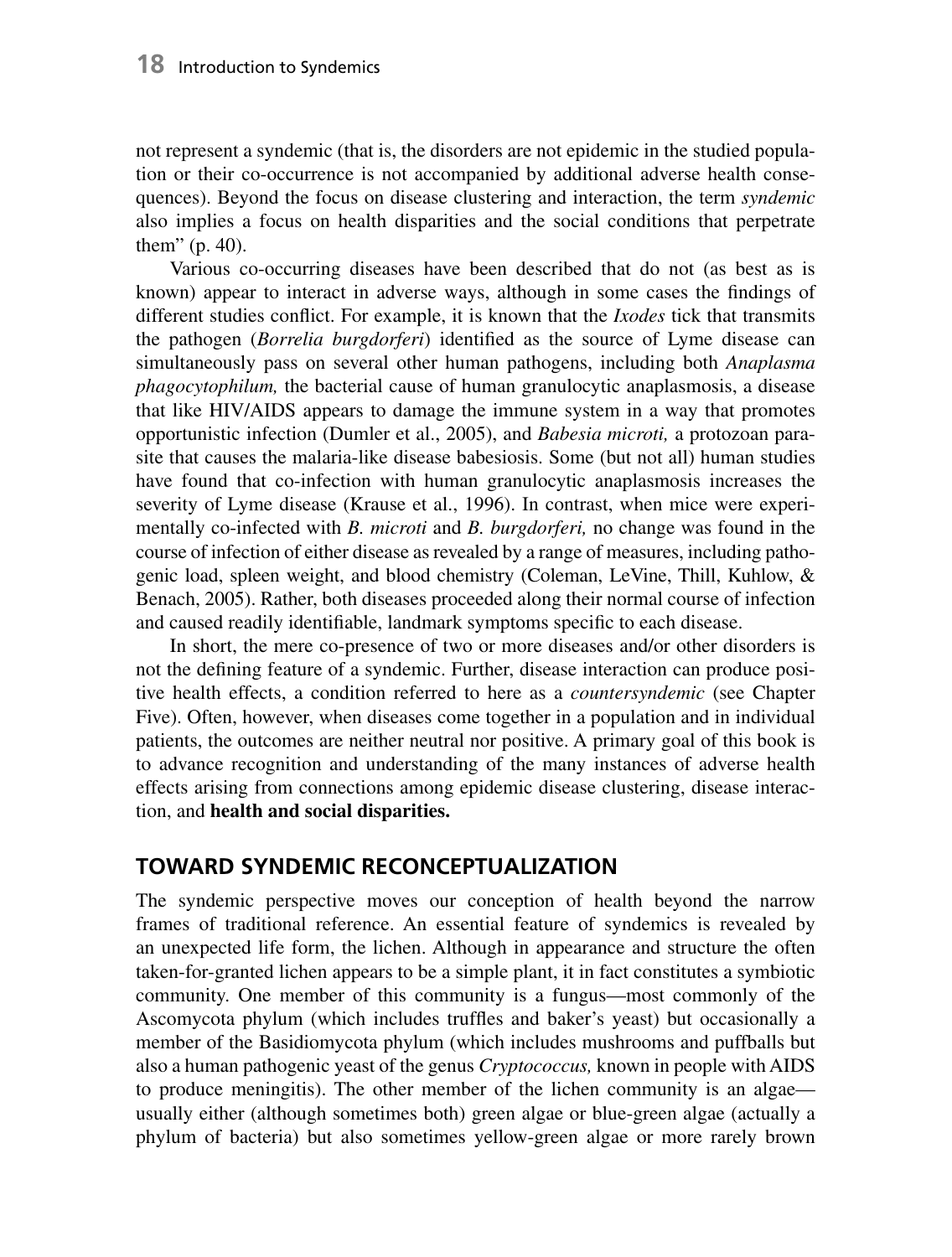algae. Although plant parasitism is not unusual in nature, it is not clear that that is what is occurring with lichen. Rather, both plant "partners" appear to benefit from the relationship (a type of symbiotic connection known in biology as *mutualism* ). Thus the fungi derive sugars, their only nutrient, from the algae, and the algae gain the protection of the fungi, allowing them to live in environments that they otherwise could not inhabit. Nature writer Douglas Chadwick (2003) says that because they are not a single organism but an interactive group of species, he thinks of lichens " as kind of a *doorway* between organisms [or individual species] and ecosystems. Look out one direction, and you see individual things; look the other way, you see processes, relationships—things together. This is the new level in understanding biology" (p. 119).

A parallel to the lichen case is seen in the mutualistic relationship between humans and certain lactic acid bacteria, such as *Lactobacillus plantarum.* These bacteria live, for example, on the vaginal epithelia of women. This environment provides the bacteria with a stable habitat, constant temperature, and steady supply of nutrients in the form of glycogen (which is abundant in epithelial cells). In turn, as part of the metabolism of glycogen, the bacteria produce lactic acid, resulting in a normal vaginal pH of 3.5 to 4.5, an acidity level that protects the vagina from colonization by harmful yeasts and other invasive microbes (see Chapter Six ). Notably, elsewhere in the body, in the gastrointestinal tract for instance, so-called friendly bacteria (such as *Lactobacillus* ) are directly involved in stimulating the immune system to produce white blood cells that are critical to fighting infection. It was recognition of this sort that led Ludwik Fleck, a Polish biologist, who like Chadwick was fascinated by lichen (and for the same reason), to write, " The [biomedical] conception of infectious disease . . . is based on the notion of the organism as a closed unit and of the hostile causative agents invading it.. . . An organism can no longer be construed as a self - contained, independent unit with fixed boundaries, as it was still considered according to the theory of materialism [that is, germ theory]" (Fleck, 1935/1979, p. 60). The bounded unit view of the organism, Fleck stressed, is a historical bias that is unbecoming to modern biology.

The significance of the kind of interspecies relationship seen in the formation of lichen is one of the recent understandings reflected in the reconceptualization of health and disease embodied in the syndemic paradigm. Motivation for the examination of syndemics is guided by Chadwick's (2003) timely warning that "[i]f we continue to focus chiefly on species—even though we embrace all shapes and sizes of them rather than on connections, our view of nature will remain incomplete. So will our efforts at protection" (p. 125), and our approach to disease!

# **LOCAL KNOWLEDGE**

Anthropologists and others who work with indigenous communities commonly differentiate *expert knowledge* (for example, the findings and pronouncements of scientists, anthropologists included) from *local* or *indigenous knowledge,* which is " knowledge that does not owe its origin, testing, degree of verification, truth status, or currency to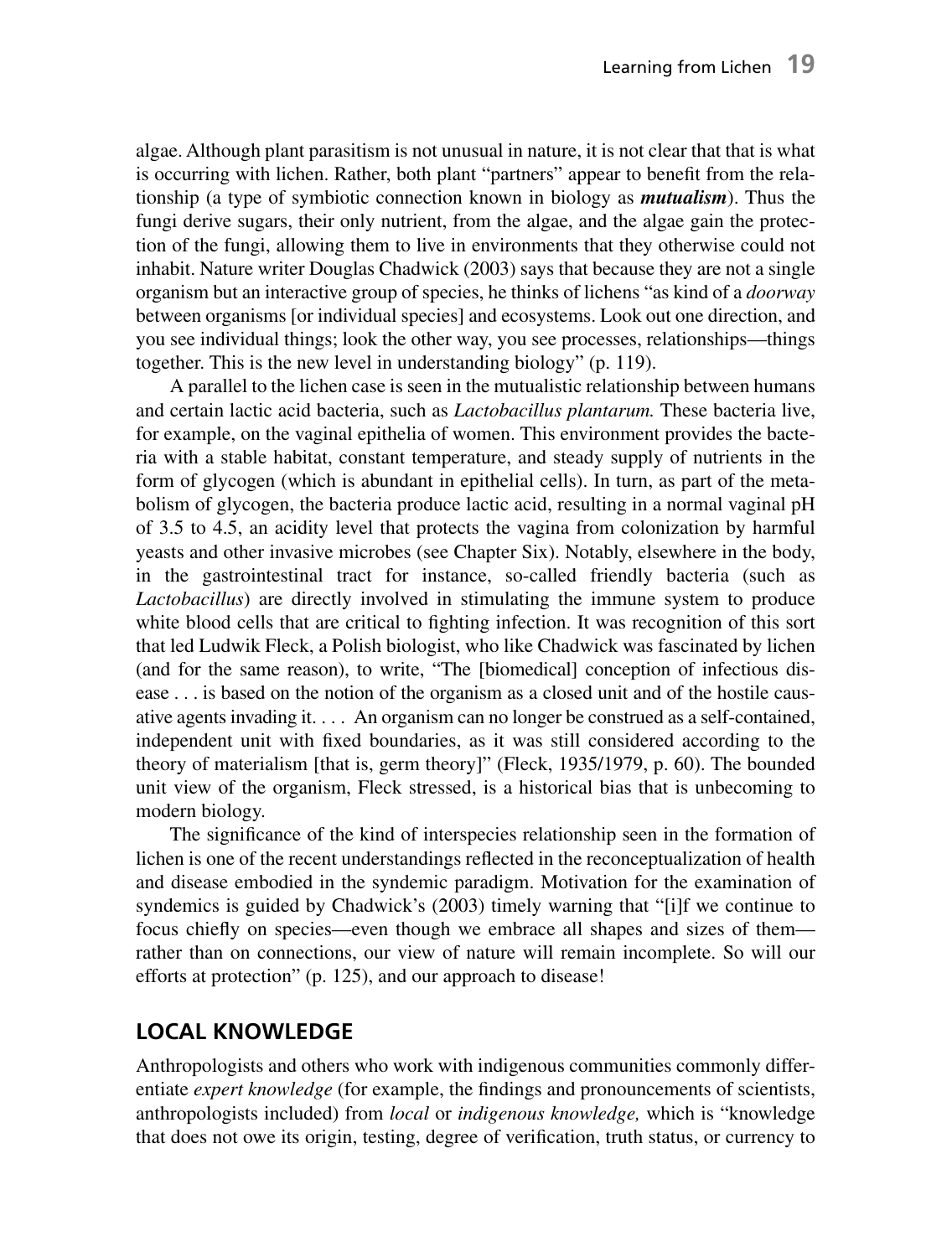distinctive professional techniques, but rather common sense, casual empiricism, or thoughtful speculation and analysis" within communities (Lindblom  $& Cohen, 1979,$ p. 12). All societies have **local knowledge** about their surrounding environment and about the nature of diseases and disease causes and effects, and this knowledge may match, overlap, or be at considerable odds with professional or authoritative knowledge on the same topic. Indeed, Latour (1979) and Wynne (1996) maintain that all knowledge, even authoritative knowledge, is local in the sense that it emerges from a local socioeconomic milieu and is shaped by local sociocultural and historical factors.

This book is primarily concerned with expert knowledge about synergistically related diseases and the sway of social environments on interactive disease processes. Yet it bears noting that local knowledge about disease interactions, or what might be called *folk syndemics,* in the sense suggested by McCombie (1987) in her discussion of *folk flu* in the American Southwest, also exists. McCombie points out that although the expert understanding is that flu is a respiratory tract infection that is caused by a virus belonging to the Orthomyxoviridae family and that results in fever, sore throat, headache, runny nose, and muscle pain, the lay or folk model of flu includes gastrointestinal symptoms. A somewhat different overlap of folk and professional disease lexicons is seen in the account by Muela, Ribera, and Tanner (1998) of *fake malaria,* a folk-labeled disease found in southeastern Tanzania that people believe imitates the symptoms of real malaria (and that would be diagnosed as such by biomedical physicians) but that is interpreted locally to be caused instead by witchcraft, not pathogens.

In the case of folk syndemics, local knowledge about disease includes cultural beliefs about disease interactions with enhanced adverse consequences. For example, Nichter (2008) reports, "In several South and Southeastern Asian countries where I have conducted research, alcohol and tobacco are thought to cause a latent illness such as TB or sexually transmitted disease to flare up or reoccur" (p. 52). From a public health standpoint, awareness of folk syndemic beliefs as a component of broader folk explanatory models of health and illness (Kleinman, 1978) may be of considerable importance in the implementation of socially acceptable and culturally meaningful interventions to address comorbid conditions.

### **CONNECTIONS: HUMAN AND NONHUMAN**

The syndemic orientation is founded on a recognition of the fundamental importance of biosocial connections in health. It is now clear that diseases and other health conditions (such as nutritional status and stress) interact synergistically in various and consequential ways and that the social conditions of people with illnesses are critical to understanding the impact of diseases at the individual and population levels. A syndemic approach, consequently, examines both *disease concentrations* (that is, multiple, coterminous diseases and disorders affecting individuals and groups) and *disease interactions* (that is, the ways in which the presence of one disease or disorder enhances the health consequences of other diseases and disorders, paving the way, for example,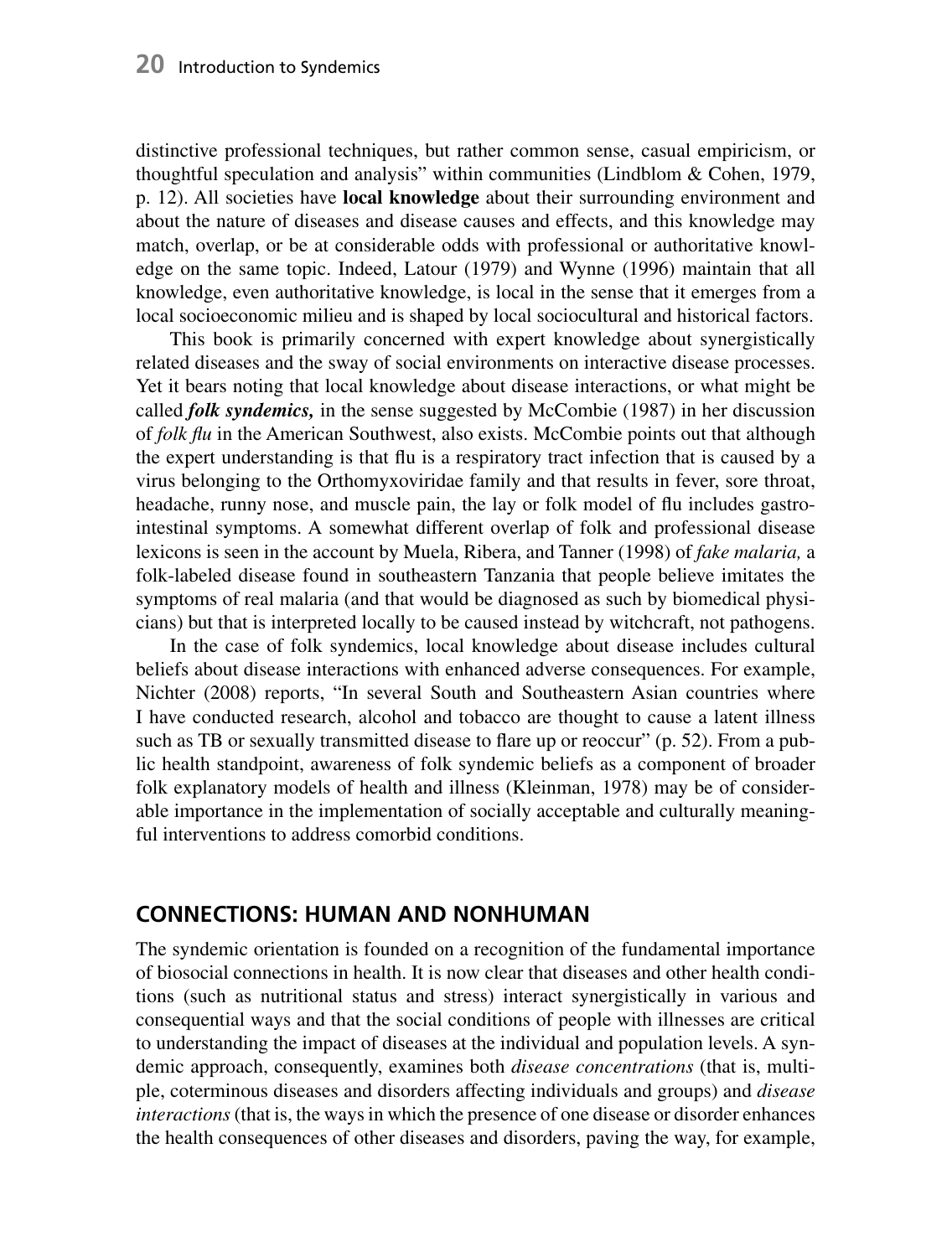for new infection or enhanced lethality). Thus one concern of the syndemic approach is the nature of the specific pathways through which diseases and other health conditions interact biologically within individual bodies and within populations and thereby multiply their overall health burden.

The syndemic perspective, however, does not stop with the consideration of biological connections (myriad, complex, and fascinating as they may be), because in the human world disease develops within and is significantly influenced by the social contexts of disease sufferers. Human social environments, including the prevailing structures of social relationships (such as social inequality and injustice) and also sociogenic environmental conditions (for example, hazards of the built environment, sales of toxic commodities, pollution, species loss, and climate change) contribute enormously to both disease clustering and interaction.

Without question, disease synergies are not limited to human populations and occur as well in the nonhuman animal world. For example, veterinary pathologists at the Indiana Animal Disease Diagnostic Laboratory at the Purdue University School of Veterinary Medicine have identified patterns of consequential synergistic interaction between a group of viruses called porcine circoviruses, first identified in Europe in 1974, and other pathogens, such as bovine viral diarrhea virus (a disease agent that may have spread to pigs from deer populations), that significantly increase the fatality rate of dually infected pigs. In recent years porcine circoviruses have spread to pig populations around the world. In places where swine are infected with other viruses in addition to the newly introduced porcine circovirus, mortality rates have jumped by 35 to 50 percent. According to Roman Pogranichniy, a Purdue virologist involved in this research, "We think that the new co-factors, including the bovine viral diarrhea virus like pathogen and other swine viruses, work together with porcine circovirus to attack the animals' systems and become more virulent" (quoted in Steeves, 2008, p. 1). Similarly, research has shown that bacterial, fungal, and viral infections are frequent and generally worse in animals with tick-borne fever. Experimental research with sheep, for example, found not only that animals dually infected with tick-borne fever and louping-ill virus were more susceptible to louping-ill but that almost all of them died of hemorrhagic syndrome involving a systemic fungal infection with *Rhizomucor pucillus*. In contrast, none of the sheep given louping-ill virus alone developed this syndrome (Brodie, Holmes, & Urquhart, 1986). In related research Jolles and Ezenwa (2006) examined the effects of interaction of gastrointestinal worms and tuberculosis in the African buffalo and found that mortality was heightened in coinfected individuals. They noted that this pattern could be explained by the adverse effects of helminth infection on individuals suffering from TB but concluded that this simple disease dynamic model could not explain their mortality findings, and they hypothesized instead that host defenses against one infection might block simultaneous immunity to the other, an explanation that accurately reproduced their finding when tested through computer modeling. Subsequently, Jolles and Ezenwa have begun to examine disease interaction patterns at three distinct levels of biological organization: individuals, populations, and species. Their plan is to scale up their approach using a comprehensive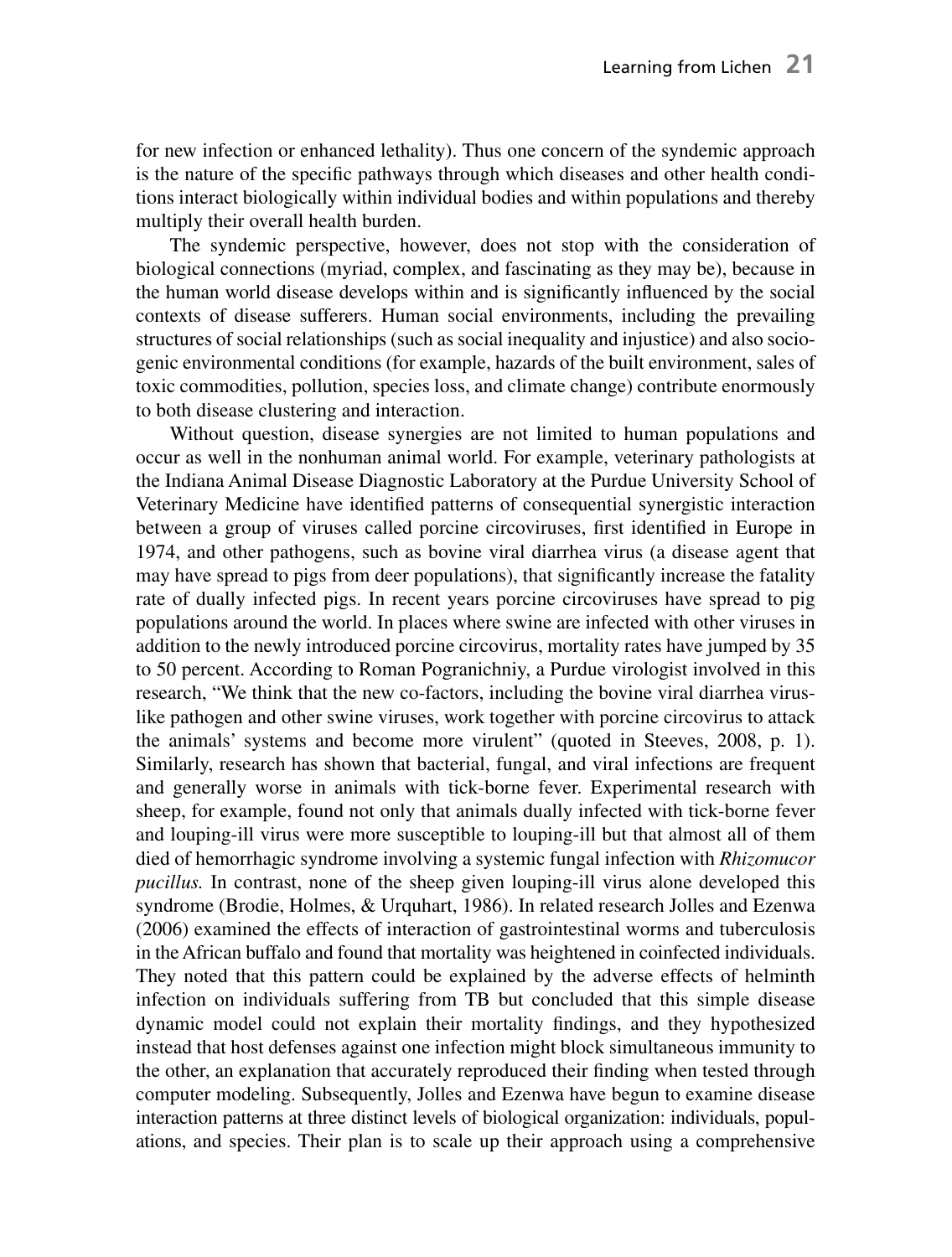database of parasites (a term commonly used to refer to protozoa and helminths but applicable to all disease - causing microbes) and other pathogens that infect primates, ungulates, carnivores, and humans to test whether microbe interactions determine patterns of helminth distributions across populations and species.

In light of this research the question must be asked: are disease synergies in nonhuman animal species syndemics, in that the structure of social relations and the issue of inequality and its health effects are not factors in the spread, clustering, and interaction of disease entities? Of course in some animal populations, such as those of nonhuman primates, social hierarchy is an important factor in which animals get sick, as Sapolsky (2005) points out in his discussion of the ways in which characteristics of social rank among animals can have adverse adrenocortical, cardiovascular, reproductive, neurobiological, and immunological consequences (and as a result, syndemic like) effects. Among hierarchical animals, individuals may be highly stressed without being subordinated members of their group. For example, although it is easy "to imagine that subordination can produce an excess of physical stressors " in that subordinate animals "may have to work harder for calories, or be calorically deprived," and may be "the subjects of unprovoked displacement aggression" (Sapolsky, 2004, p. 397), among some species being at the top of a dominance hierarchy can also be stressful because of aggressive challenges from up-and-coming and would-be dominant animals or even from teams of genetically related individuals, as occurs in lion prides. Additionally, the health of animals, domestic and wild, is significantly influenced by human activity and human social structures. People regularly move animals to new environments, exposing them to new diseases. Domestic animals, like their human handlers, live in built environments that are intended to serve human needs (such as increasing milk productivity among dairy stock or producing veal by using growing stalls, hormones, and antibiotics) more than the needs of animals. Similarly, anthropogenic changes in physical environments can significantly affect their quality (in terms, for example, of air quality or access to food and water) from the standpoint of health (see, for example, Grandin, 1997, 1998). In other words, whatever the natural social patterns of animal species, human social structures and economies are significant factors in disease interactions that affect animal health, even in wild populations.

Nonetheless, although it is not productive to draw too fine a conceptual line separating human from nonhuman animal species—or human and nonhuman animal diseases, given the zoonotic origin of many human ailments and the role of animals in human therapies (Rock, Buntain, Hatfield, & Hallgrímsson, 2009)—this book underlines the special influence of unequal social relations on health among humans in its conception of *syndemics* and applies the term *synergies* to human or animal disease interactions that lack (at least as far as is known at any point in time) an important social origin.

The tendency, perhaps accelerated in recent years, for pathogens to jump successfully from animal to human hosts (and hence the value of paying attention simultaneously to both animal and human diseases); the requirement for the syndemic perspective to focus equally on both biological and social phenomena (and their numerous dimensions);